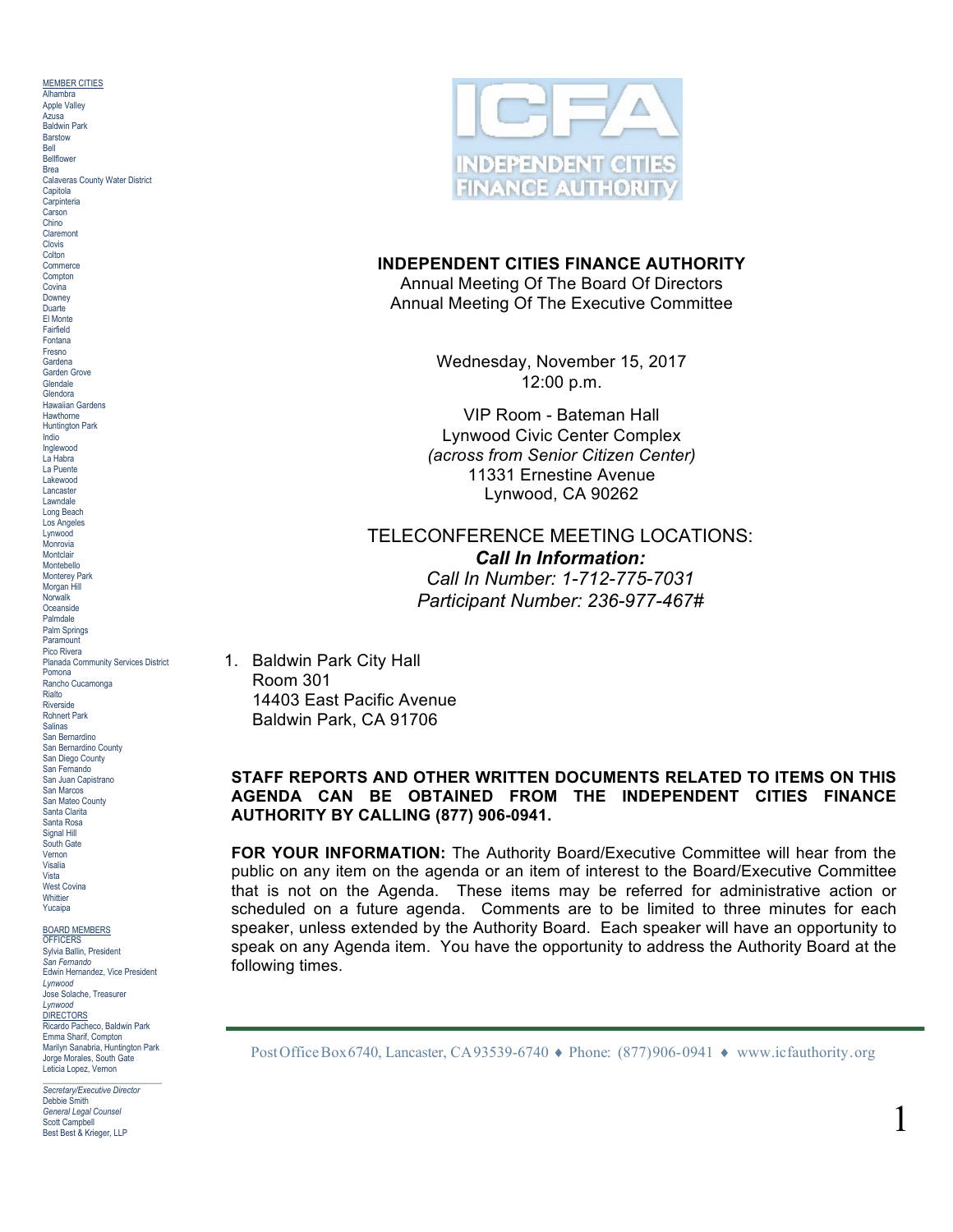- A. AGENDA ITEM: at the time the Authority Board considers the Agenda item or during Public Comment, and
- B. NON-AGENDA ITEMS: during Public Comment comments will be received for a maximum 30-minute period; any additional requests will be heard following the completion of the Agenda.
- C. PUBLIC HEARINGS: at the time of the Public Hearing
- **I. CALL TO ORDER**. *(Page 4)*
- **II. ROLL CALL.** *(Page 4)*

City of Baldwin Park City of San Fernando City of Compton City of South Gate City of Huntington Park City of Vernon City of Lynwood

# **III. AMENDMENTS OR ADJUSTMENTS TO THE AGENDA.** *(Page 4)*

**IV. PUBLIC COMMENT.** At this time the public shall have an opportunity to comment on any nonagenda item relevant to the jurisdiction of the Authority. Reasonable time limits are imposed on each topic and each speaker. In accordance with the provisions of the Ralph M. Brown Act (GC § 54950 et seq.), no action or discussion may take place by the Board on any item not on the posted agenda. The Board may respond to statements made or questions asked, and may direct staff to report back on the topic at a future meeting. *(Pages 4-5)*

### **V. NEW BUSINESS.**

- A. Approval Of Minutes Of The March 23, 2017 Board Of Directors Meeting. (*Pages 5 & 16-21) RECOMMEND APPROVAL*
- B. Approval/Adoption of Resolution No. 2017-2 (A Resolution Of The Board Of Directors/Executive Committee Of The Independent Cities Finance Authority Approving A Debt Management Policy And Taking Other Actions Related Thereto. *(Pages 5-7 & 22-30) RECOMMEND APPROVAL/ADOPTION*
- C. Approval Of The Refinancing Of Two Manufactured Home Communities By ICFA For Millennium Housing Of California And Its Affiliates, Coach Of San Diego, Inc. And Millennium Housing Corporation Located In The City Of Fresno, County Of Fresno. *(Pages 7-9) RECOMMEND APPROVAL*
- D. Approval/Adoption Of Resolution No. 2017-3 (A Resolution Of The Board of Directors/Executive Committee Of The Independent Cities Finance Authority Authorizing The Issuance In One Or More Series Of Its Not To Exceed \$24,500,000 Aggregate Principal Amount Of Independent Cities Finance Authority Mobile Home Park Revenue Refunding Bonds (Westlake and Millbrook Mobilehome Parks) Series 2017A, And Mobile Home Park Subordinate Revenue Refunding Bonds (Westlake and Millbrook Mobile Home Parks) Series 2017B, And Approving Certain Documents And Authorizing Certain Actions In Connection Therewith) *(Pages 10-11 & 31-37)*

*RECOMMEND APPROVAL/ADOPTION*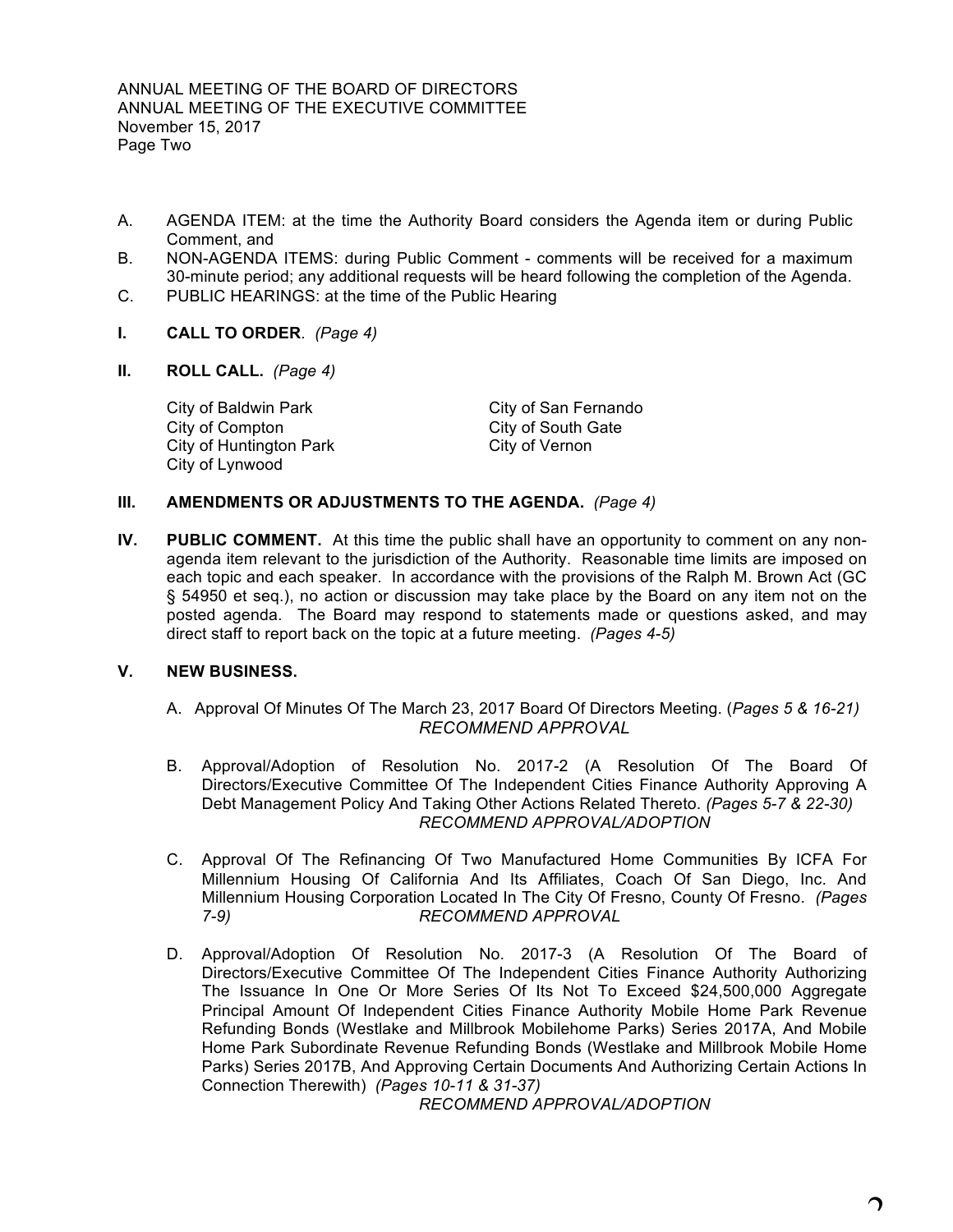- E. Approval/Adoption Of A Budget For The 2017-18 FY. (*Pages 11-12 & 38-39) RECOMMEND APPROVAL/ADOPTION*
- F. Approval Of Financial Accounting For The Period February 1, 2017 to September 30, 2017. *(Pages 12-14*) *RECOMMEND APPROVAL*
- G. Status Report On An ICFA Pool Securitization Program. *(Page 14*) *RECOMMEND RECEIVE & FILE*

# **VI. COMMENTS FROM BOARD MEMBERS.** *(Pages 14-15)*

- **VII. MATTERS FROM STAFF.** *(Page 15)*
- **VIII. ADJOURNMENT.** *(Page 15)*

The public shall have an opportunity to comment on any item as each item is considered by the Board/Executive Committee and prior to action being taken. Agenda reports are available at the Independent Cities Finance Authority office upon request by calling (877) 906-0941.

NOTICE: New items will not be considered after 2:00 p.m. unless the Board of Directors/Executive Committee votes to extend the time limit. Any items on the agenda that are not completed will be forwarded to the next regular Board of Directors/Executive Committee meeting.

IN COMPLIANCE WITH THE AMERICAN DISABILITIES ACT, IF YOU NEED SPECIAL ASSISTANCE TO PARTICIPATE IN THIS MEETING, PLEASE CONTACT THE INDEPENDENT CITIES FINANCE AUTHORITY AT (877) 906-0941. NOTIFICATION 48 HOURS PRIOR TO THE MEETING WILL ENABLE THE INDEPENDENT CITIES FINANCE AUTHORITY TO MAKE REASONABLE ARRANGEMENTS TO ENSURE ACCESSIBILITY TO THIS MEETING.

# *NOTE TO CITY CLERKS:*

*Please post this Meeting Notice just as you would a City Council agenda.*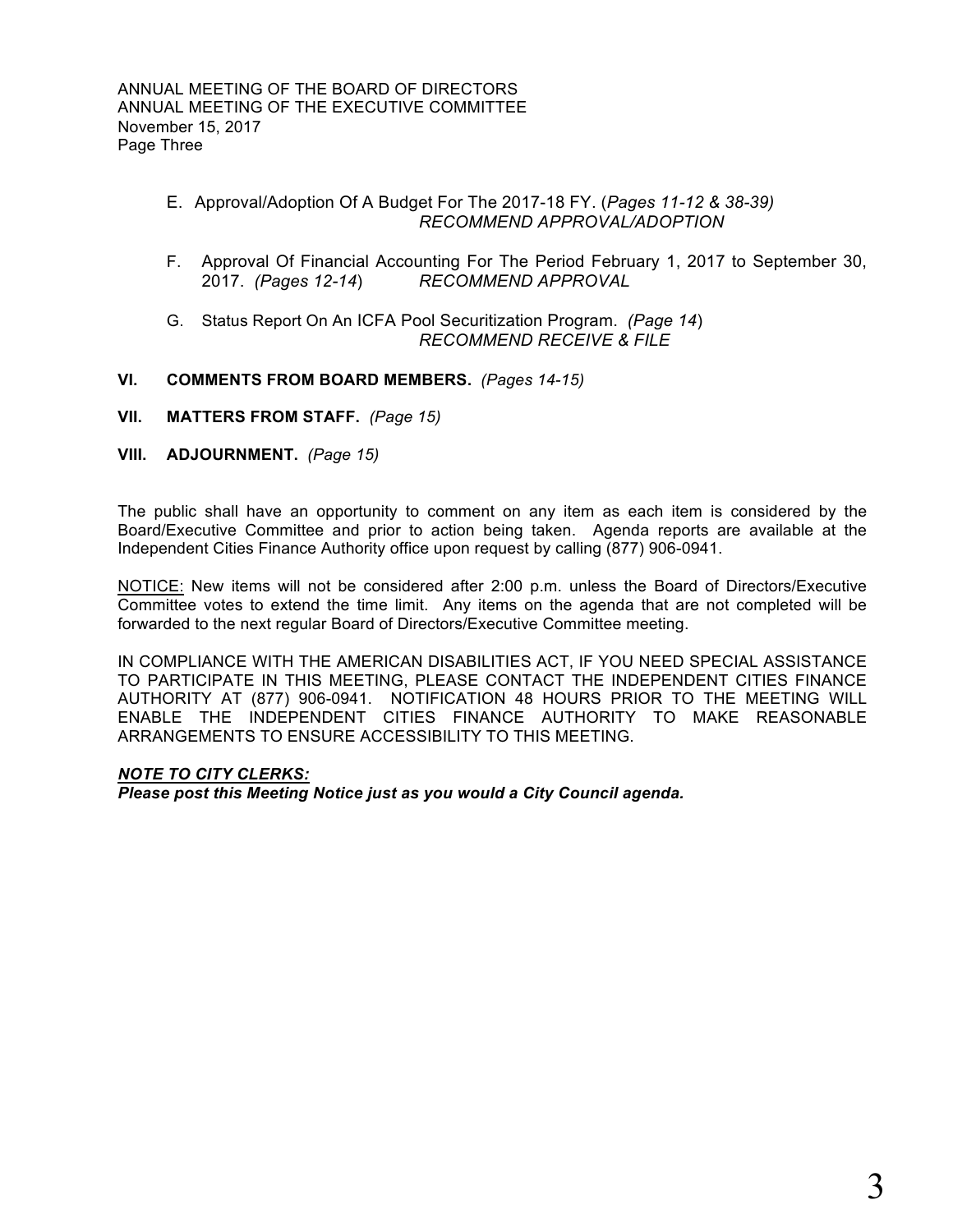### **INDEPENDENT CITIES FINANCE AUTHORITY**

**ANNUAL MEETING OF THE BOARD OF DIRECTORS ANNUAL MEETING OF THE EXECUTIVE COMMITTEE**

**November 15, 2017 - 12:00 p.m.**

#### **AGENDA SUMMARY**

**I. CALL TO ORDER.**

### **II. ROLL CALL.**

A. MATERIAL ENCLOSED:

None.

B. COMMENTS:

A roll call of the following member cities will be conducted:

City of Baldwin Park City of San Fernando City of Compton City of South Gate City of Huntington Park City of Vernon City of Lynwood

C. RECOMMENDATION:

None.

### **III. AMENDMENTS OR ADJUSTMENTS TO THE AGENDA.**

A. MATERIAL ENCLOSED:

None.

B. COMMENTS:

None.

C. RECOMMENDATION:

None.

### **IV. PUBLIC COMMENT.**

A. MATERIAL ENCLOSED:

None.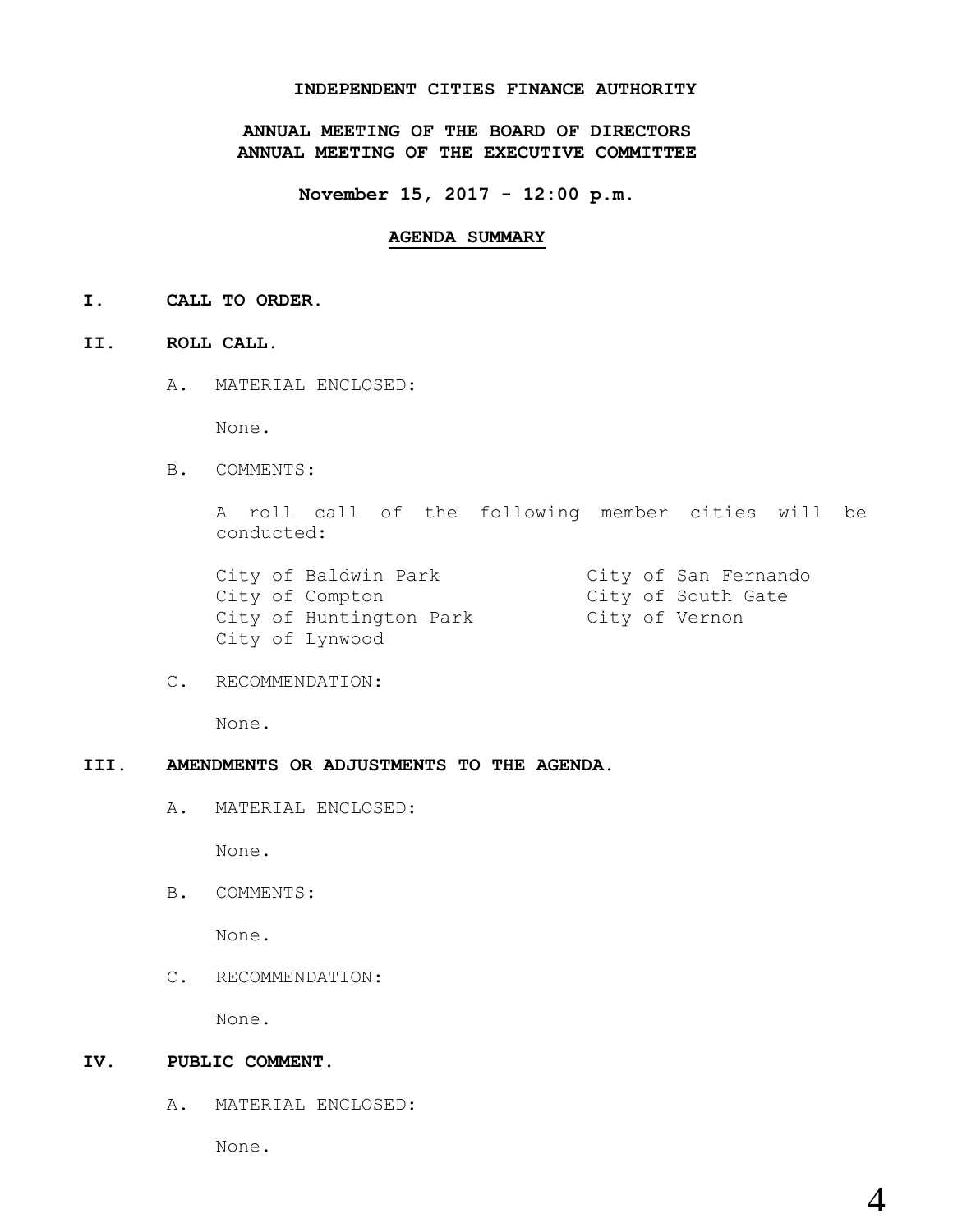#### B. COMMENTS:

At this time the public shall have an opportunity to comment on any non-agenda item relevant to the jurisdiction of the Agency. Reasonable time limits are imposed on each topic and each speaker. In accordance with the provisions of the Ralph M. Brown Act (GC §54950 et seq.), no action or discussion may take place by the Board on any item not on the posted agenda. The Board may respond to statements made or questions asked, and may direct staff to report back on the topic at a future meeting.

C. RECOMMENDATION:

None.

#### **V. NEW BUSINESS.**

- **A. APPROVAL OF MINUTES OF THE MARCH 23, 2017 BOARD OF DIRECTORS MEETING.**
	- A. MATERIAL ENCLOSED: **(PAGES 16-21)**

Minutes of the March 23, 2017 Board of Directors Meeting.

B. COMMENTS:

None.

C. RECOMMENDATION:

Approve the minutes of the March 23, 2017 Board of Directors meeting.

- **B. APPROVAL/ADOPTION OF RESOLUTION 2017-2 (A RESOLUTION OF THE BOARD OF DIRECTORS/EXECUTIVE COMMITTEE OF THE INDEPENDENT CITIES FINANCE AUTHORITY APPROVING A DEBT MANAGEMENT POLICY AND TAKING OTHER ACTIONS RELATED THERETO).**
	- **A. MATERIAL ENCLOSED: (PAGES 22-30)**
		- 1. Debt Management Policy (Pages 22-27)
		- 2. Resolution 2017-2 (Pages 28-30)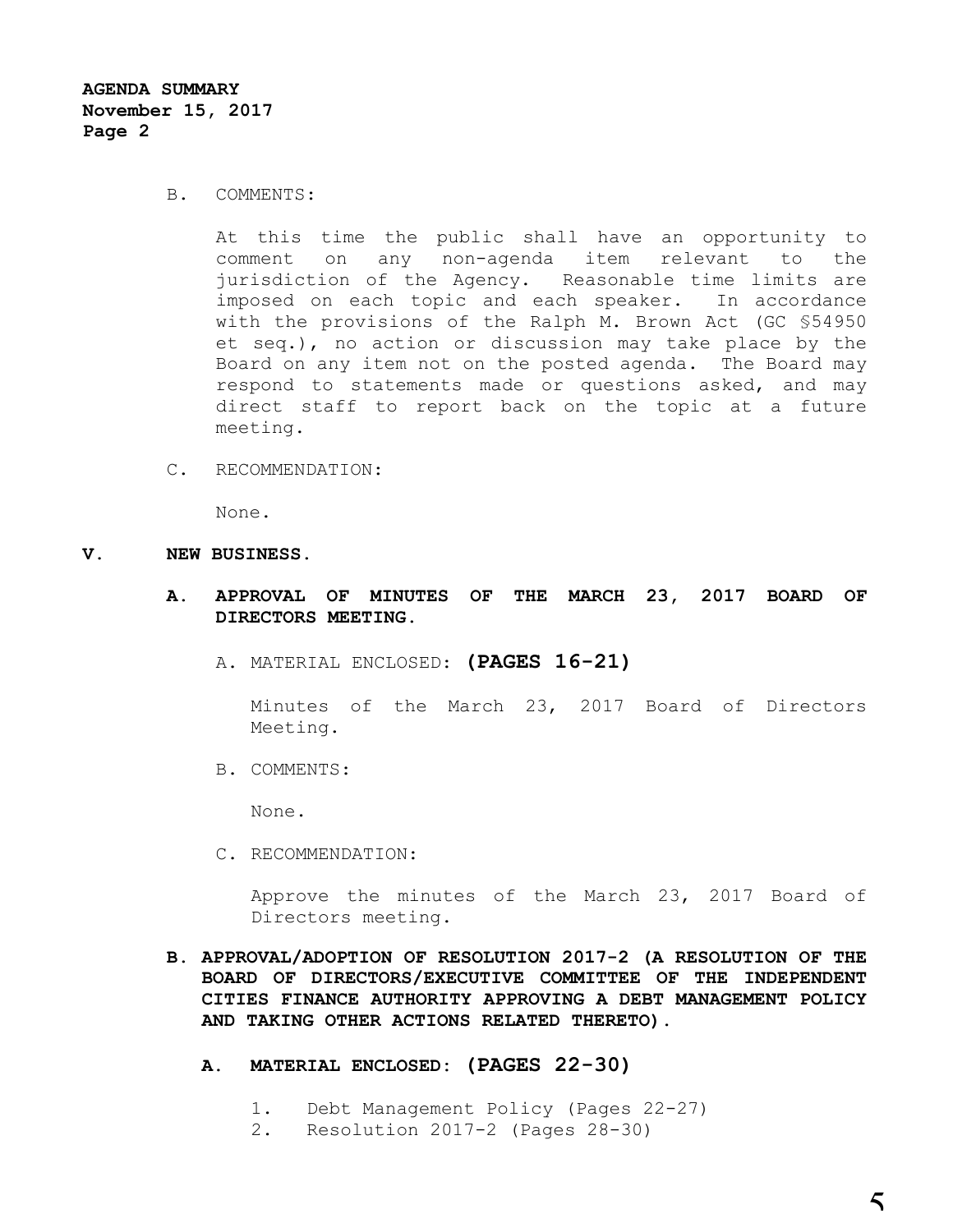#### **B. COMMENTS:**

On September 12, 2017, the Governor signed into law Senate Bill 1029 (SB 1029). Senate Bill 1029 amended Government Code 8855 requiring local governments to prepare and submit accountability reports to the California Debt and Investment Advisory Commission (CDIAC). SB 1029 also mandated local governments to adopt debt policies 30 days prior to any debt issuance after January 21, 2017. Additionally, any proposed debt issuance must include a certification by local governments stating that it has adopted debt policies related to the use of debt, and that the contemplated debt issuance is consistent with the adopted debt policies.

The Authority has not previously adopted a Debt Management Policy, and is scheduled to issue bonds in the near term. Therefore, the Authority must adopt a Debt Management Policy as soon as feasible.

The attached Debt Management Policy meets the requirements of Government Code 8855 as amended. This Debt Policy shall govern all debt undertaken by the Authority. The Authority recognizes that a fiscally prudent debt policy is required in order to:

- Maintain the Authority's sound financial position.
- Ensure the Authority has the flexibility to respond to changes in future service priorities, revenue levels, and operating expenses.
- Protect the Authority's credit-worthiness.
- Ensure that all debt is structured in order to protect both current and future taxpayers, ratepayers and constituents of the Authority and its member agencies.

The requirements set forth in Senate Bill 1029 include descriptions of:

- 1. The purpose for which debt proceeds may be used;
- 2. The types of debt that may be issued;
- 3. The relationship of the proposed debt issuance to the Authority's budget and capital improvement program (if one exists);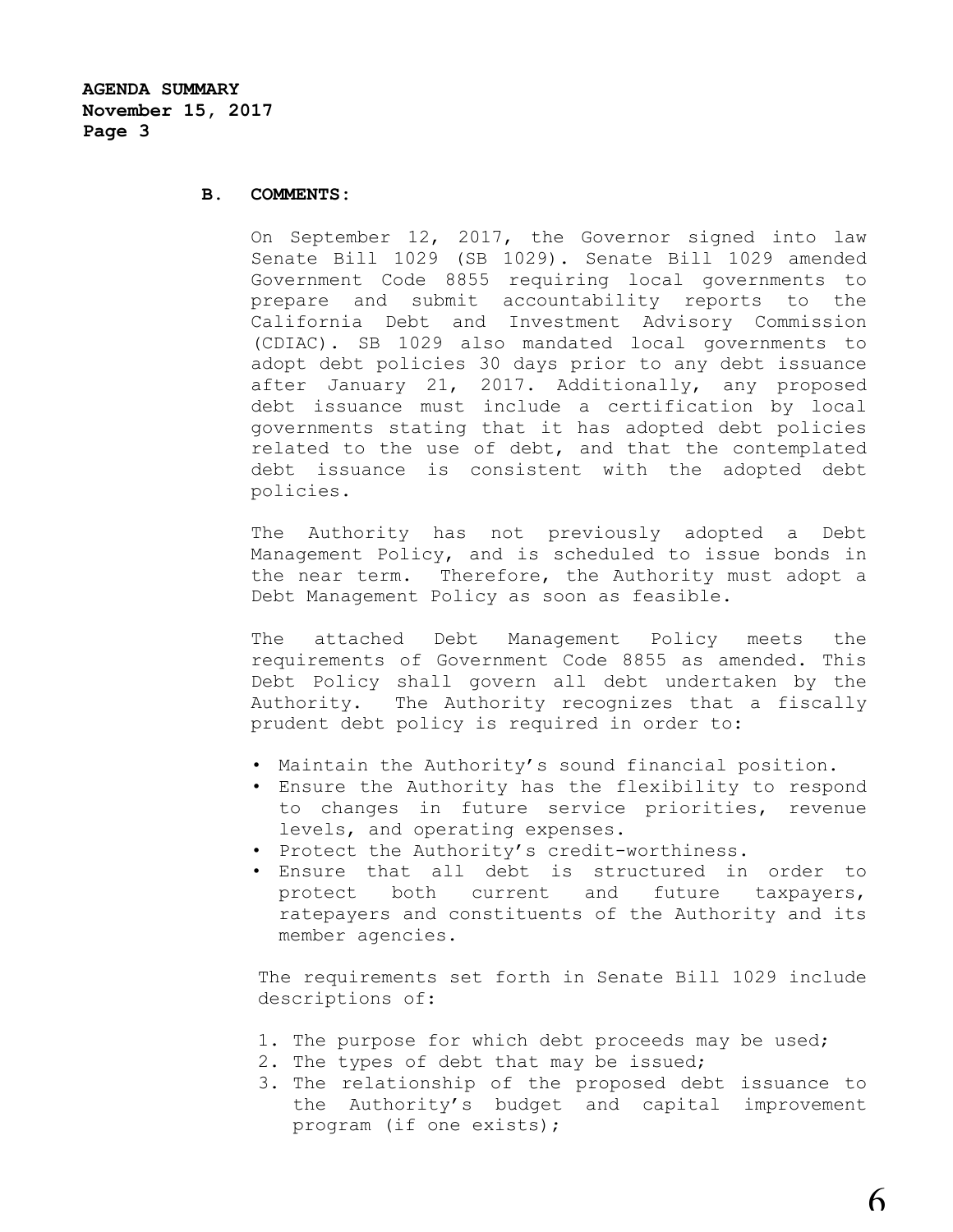- 4. Policy objectives; and;
- 5. Internal control procedure that the Authority has implemented to ensure that the proceeds of the proposed debt issuance will be directed to the intended use.
- C. RECOMMENDATION:

Approve/adopt Resolution 2017-2 and authorize President Ballin and staff to execute same.

- **C. APPROVAL OF THE REFINANCING OF TWO MANUFACTURED HOME COMMUNITIES BY ICFA FOR MILLENNIUM HOUSING OF CALIFORNIA AND ITS AFFILIATES, COACH OF SAN DIEGO, INC. AND MILLENNIUM HOUSING CORPORATION LOCATED IN THE CITY OF FRESNO, COUNTY OF FRESNO.**
	- A. MATERIAL ENCLOSED:

None.

B. COMMENTS:

#### **Proposal:**

To finance the refunding of a two manufactured home communities in the City of Fresno, County of Fresno (Westlake Mobilehome Park, which is located at 2706 West Ashlan Avenue; and Millbrook Mobile Home Village, which is located at 3404 North Millbrook Avenue) on behalf of Millennium Housing.

Westlake Park comprises approximately 50 gross acres and consists of 330 spaces with double and triple wide mobile homes. Park site amenities include two clubhouses, a pool, spa, sauna, putting green, exercise room, ample greenbelt areas, walking paths, RV parking, and a car wash.

Millbrook Mobile Home Village consists of a parcel of approximately 7.3 gross acres, containing 82 mobile home spaces, 11 recreational vehicle spaces, 2 sitebuilt units in detached buildings, a pool, a laundry room, management office, storage and parking spaces.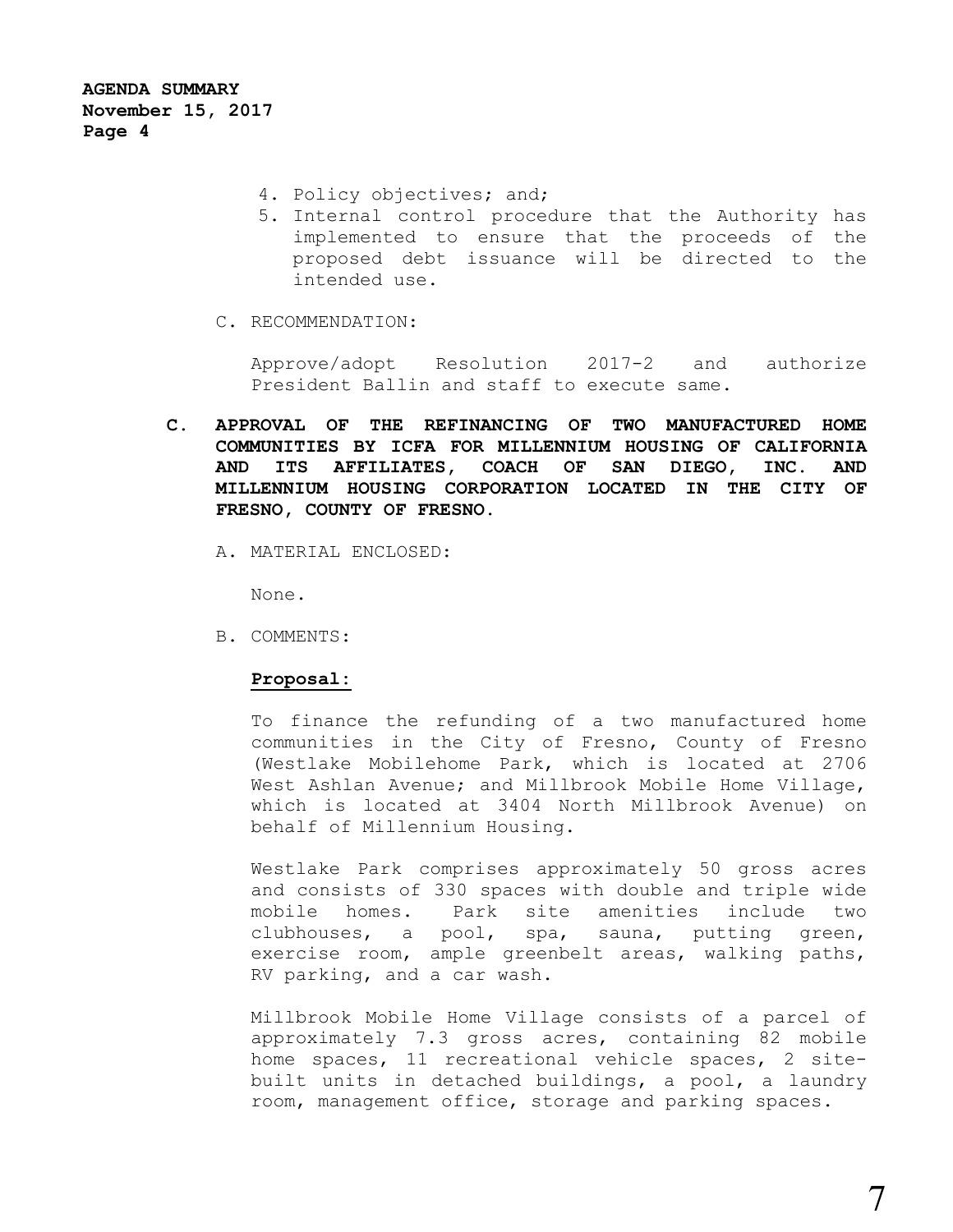Millennium Housing originally purchased Westlake Park in May of 2003 and refinanced it in April of 2007, both through ICFA. Millbrook Park was purchased by Millennium in January of 2013. Millennium is now seeking to refinance both parks in order to obtain a lower interest rate and provide additional funds for improvements in the park.

By way of brief background, Millennium Housing of California and its affiliates have facilitated the purchase and/or refunding of twenty-one manufactured home communities through ICFA. The parks are located in the cities of Capitola, Carpinteria, Clovis, Fresno, Hermosa Beach, Morgan Hill, Moss Beach, Palm Springs, Rohnert Park, Salinas, San Juan Capistrano, San Marcos, Santa Rosa, and Yucaipa.

In addition, Augusta Communities has purchased five separate manufactured home communities through ICFA in the cities of Montclair, Yucaipa, and Vista.

The purchase by nonprofits of nearly 5,500 manufactured home community spaces will have been financed by ICFA to date.

### **Financing Team:**

The financing team for this transaction is as follows:

| Participant                  | Firm                                    |
|------------------------------|-----------------------------------------|
| Issuer                       | Independent Cities Finance Authority    |
| Issuer's Counsel             | Best Best & Krieger LLP                 |
| Bond Counsel                 | Gilmore & Bell, P.C.                    |
| Underwriter                  | Newcomb Williams Financial Group        |
| Underwriter's Counsel        | By Underwriter                          |
| Oversight Agent              | Wolf & Company, Inc.                    |
| Financial Advisor            | Wolf & Company, Inc.                    |
| Trustee                      | MUFG Union Bank, N.A.                   |
| Trustee's Counsel            | Union Bank of California Legal Division |
| Borrower                     | Millenniun Housing                      |
| Borrower's General Counsel   | Charles Kane & Dye, LLP                 |
| Borrower's 501(c)(3) Counsel | Goldfarb & Lipman                       |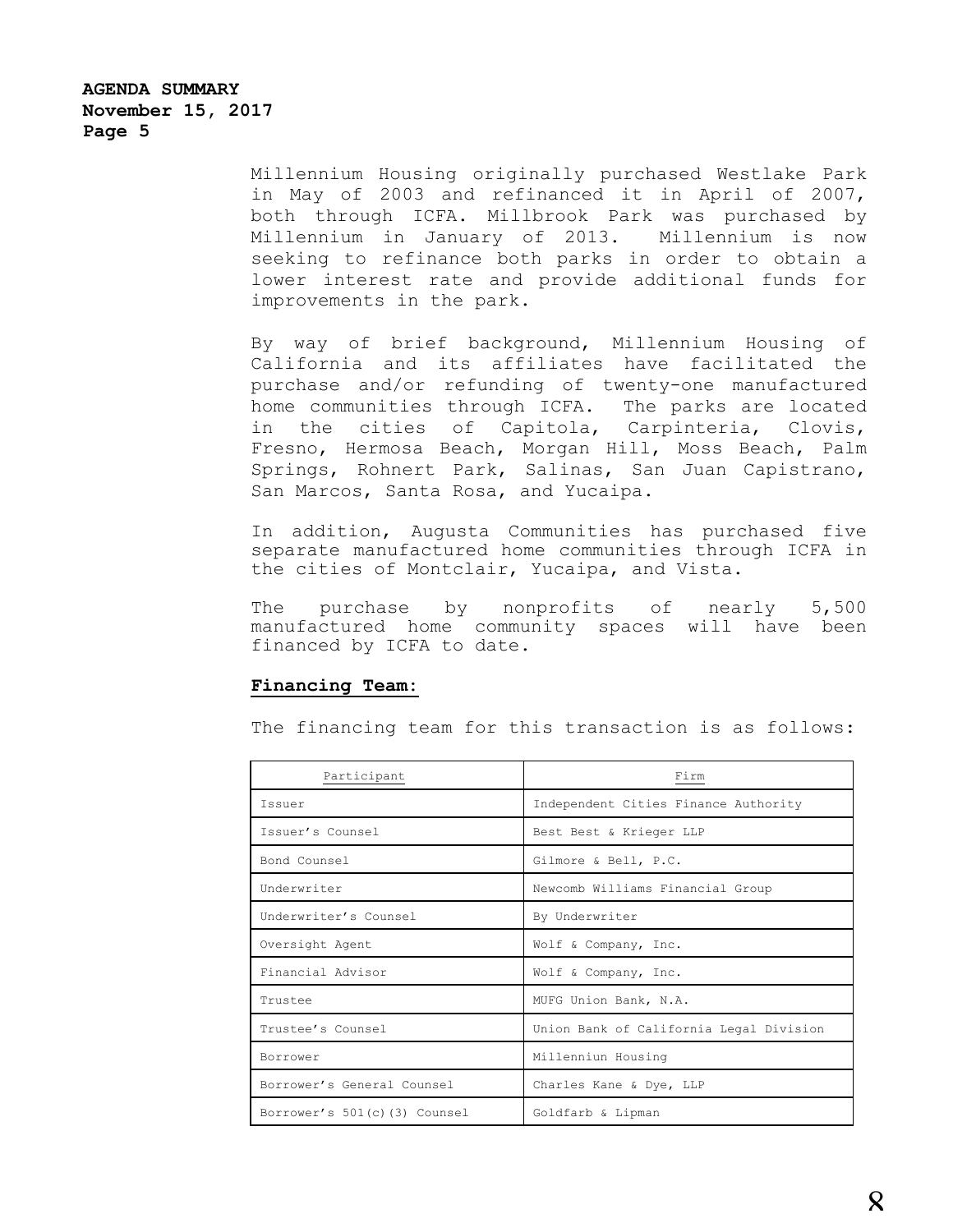# **Costs of Issuance:**

The costs of issuance will be covered partially by the funds from the issue that are permitted to be used for this purpose by the federal guidelines. The financing of this project is estimated generally as follows. Please note that these numbers are preliminary and are subject to change:

| SOURCES OF FUNDS:          | Millbrook      | Westlake        |                          | Issue                    |
|----------------------------|----------------|-----------------|--------------------------|--------------------------|
|                            | Refunding      | Refunding       | Series B                 | Summary                  |
| Par Amount of Bonds        | \$2,810,000.00 | \$13,595,000.00 | \$4,700,000.00           | \$21,095,000.00          |
| Transfers from Prior Issue | 34,840.00      | 213,723.00      |                          | 248,563.00               |
| Debt Service Funds         |                |                 |                          |                          |
| Transfer from Prior Issue  | 87,500.00      | 907,387.50      | $\overline{\phantom{0}}$ | 994,887.50               |
| DSR Funds                  |                |                 |                          |                          |
| $R/R$ Funds                | 350,000.00     | 300,000.00      | $\qquad \qquad -$        | 650,000.00               |
| Surplus Fund               | 5,456.00       | 2,061,537.00    | $\qquad \qquad -$        | 2,066,993.00             |
| Total Sources              | \$3,287,796.00 | \$17,067,647.50 | \$4,700,000.00           | \$25,055,443.50          |
| USES OF FUNDS:             |                |                 |                          |                          |
| Total Underwriter's        | 42,150.00      | 203,775.00      |                          | 245,925.00               |
| Discount (1.166%)          |                |                 |                          |                          |
| Costs of Issuance          | 50,046.97      | 241,953.03      | $\overline{\phantom{m}}$ | 292,000.00               |
| Issuer Fee commitment fee  | 5,620.00       | 27,170.00       | $\overline{\phantom{0}}$ | $\overline{32}$ , 790.00 |
| Deposit to Debt Service    | 150,851.32     | 729,293.68      |                          | 880,145.00               |
| Reserve Fund (DSRF)        |                |                 |                          |                          |
| Deposit to Project         |                |                 | 4,700,000.00             | 4,700,000.00             |
| Construction Fund          |                |                 |                          |                          |
| Deposit to Current         | 1,537,809.88   | 14, 361, 521.88 |                          | 15,899,331.76            |
| Refunding Fund             |                |                 |                          |                          |
| Repair and Replacement     | 1,500,000.00   | 1,500,000.00    | $\overline{\phantom{0}}$ | 3,000,000.00             |
| Rounding Amount            | 1,317.83       | 3,933.91        | $\overline{\phantom{0}}$ | 5,251.74                 |
| Total Uses                 | \$3,287,796.00 | \$17,067,647.50 | \$4,700,000.00           | \$25,055,443.50          |

#### **Issuer's Fees:**

- 20 basis points times the aggregate principal amount of the bonds at issuance
- 10 basis points times the aggregate principal in the amount of the bonds outstanding annually.

### **Bond Documents:**

The ICFA resolution approving the bond documents are enumerated under Agenda Item D.

C. RECOMMENDATION:

Approve all aspects of the proposed project for Westlake Mobilehome Park and Millbrook Mobilehome Village.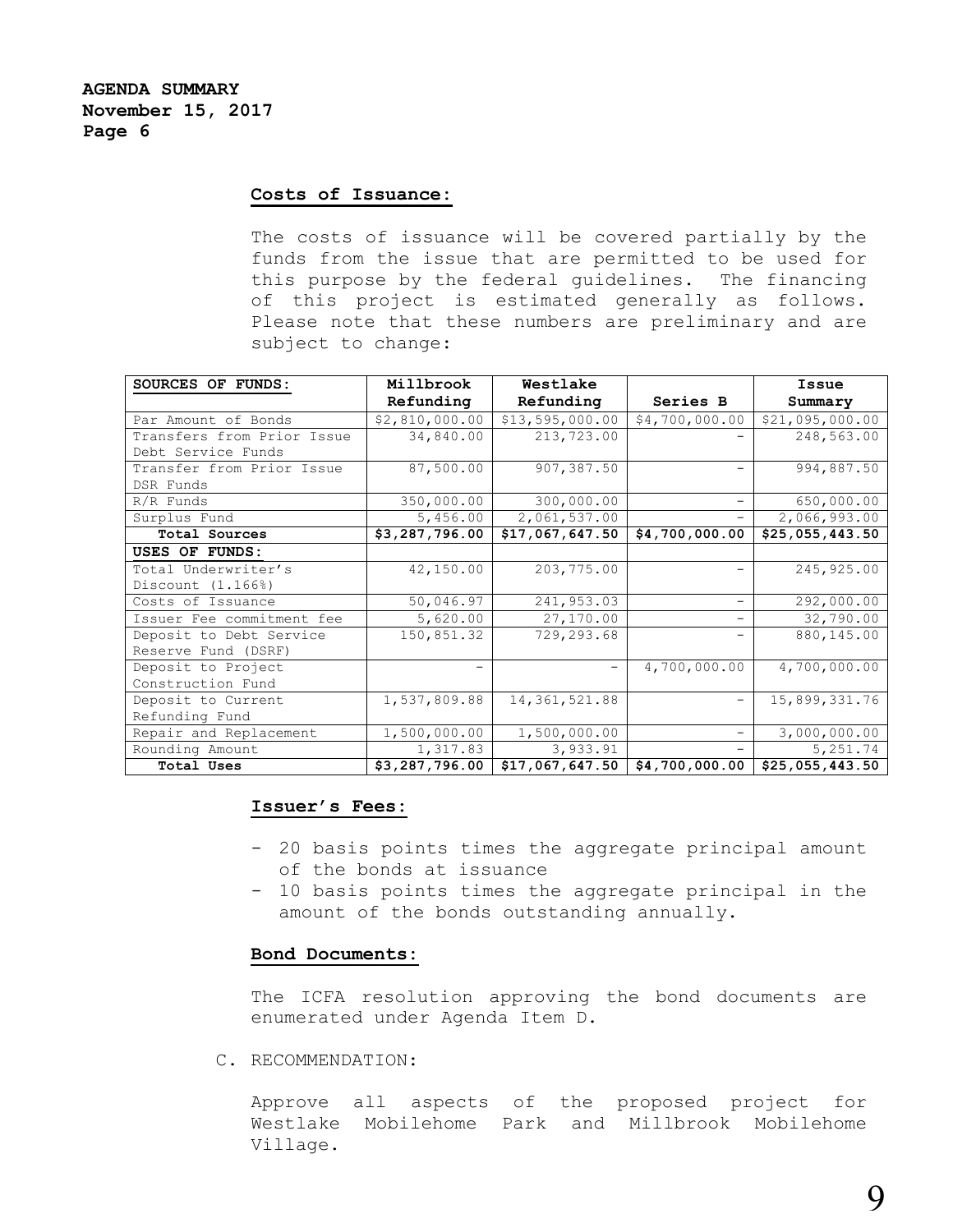- **D. APPROVAL/ADOPTION OF RESOLUTION NO. 2017-3 (A RESOLUTION OF THE BOARD OF DIRECTORS/EXECUTIVE COMMITTEE OF THE INDEPENDENT CITIES FINANCE AUTHORITY AUTHORIZING THE ISSUANCE IN ONE OR MORE SERIES OF ITS NOT TO EXCEED \$24,500,000 AGGREGATE PRINCIPAL AMOUNT OF INDEPENDENT CITIES FINANCE AUTHORITY MOBILE HOME PARK REVENUE REFUNDING BONDS (WESTLAKE AND MILLBROOK MOBILEHOME PARKS) SERIES 2017A AND MOBILEHOME PARK SUBORDINATE REVENUE REFUNDING BONDS (WESTLAKE AND MILLBROOK MOBILEHOME PARKS) SERIES 2017B, AND APPROVING CERTAIN DOCUMENTS AND AUTHORIZING CERTAIN ACTIONS IN CONNECTION THEREWITH)**
	- A. MATERIAL ENCLOSED: **(PAGES 31-37) AND UNNUMBERED BOND DOCUMENTS DELIVERED UNDER SEPARATE COVER)**
		- 1. Resolution 2017-3 (Pages 31-37)
		- 2. Indenture of Trust
		- 3. Loan Agreement
		- 4. Regulatory Agreement Westlake
		- 5. Regulatory Agreement Millbrook
		- 6. Administration And Oversight Agreement
		- 7. Bond Placement Agreement
		- 8. Preliminary Official Statement
	- B. COMMENTS:

#### **DOCUMENTS:**

The resolution is included in the packet; the draft bond documents were distributed via email for review.

For more details, please refer first to the Preliminary Official Statement and then to the individual documents contained therein.

#### **ICFA Payment And Responsibilities**

ICFA will receive a fee at closing equal to 20 basis points times the principal amount of the bonds issued. ICFA will thereafter receive an annual fee equal to 10 basis points on the outstanding principal of the bonds as long as the bonds are outstanding. The obligation of Millennium Housing of California to pay these fees is set forth in the Regulatory Agreement.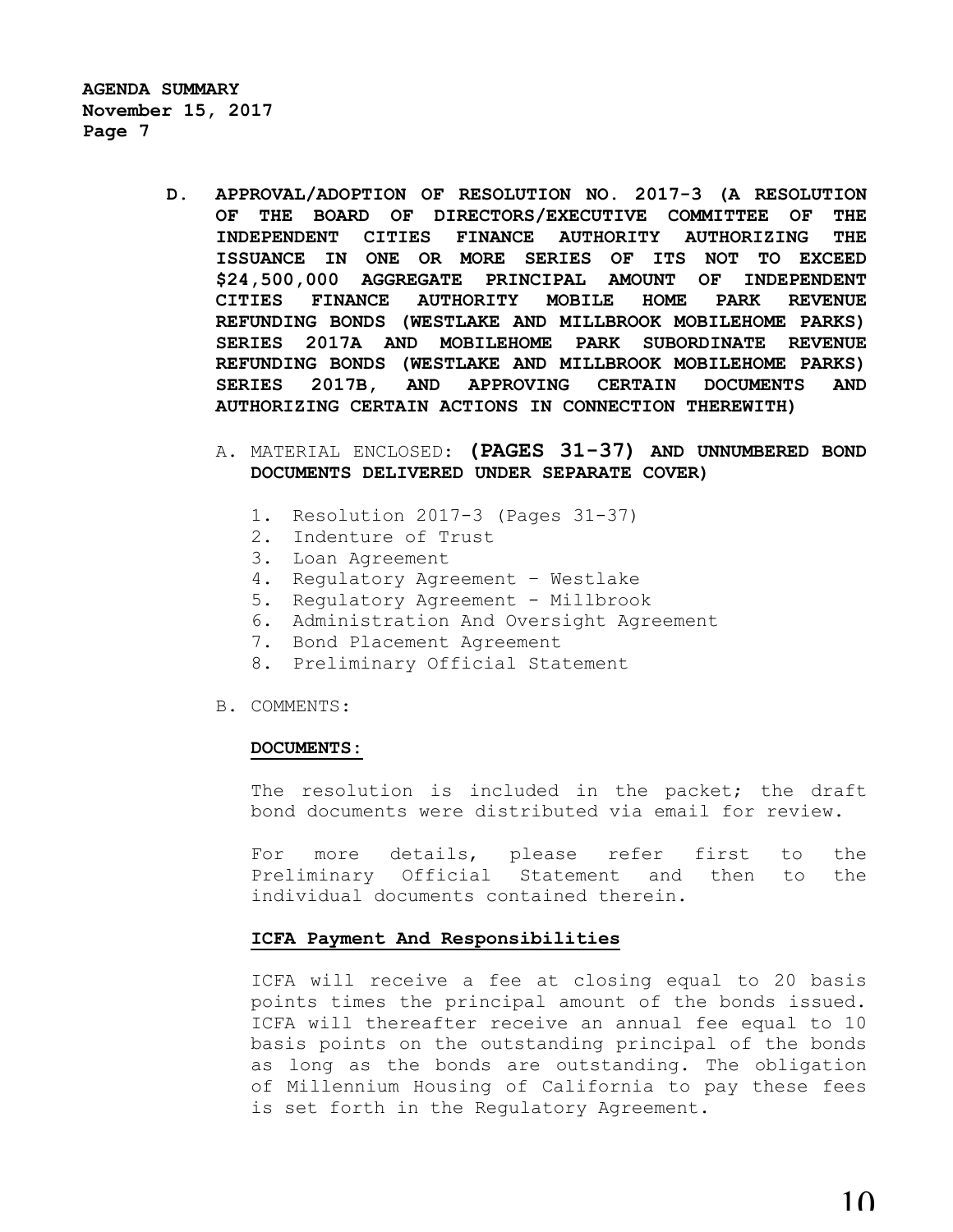The bonds are not a financial obligation of the Authority. They are payable solely from revenues from Westlake and Millbrook Mobilehome Parks pledged by Millennium Housing of California to repayment of the bonds. This pledge is further secured by the Deed of Trust in favor of the Bond Trustee.

Generally, after issuance of the bonds, ICFA's responsibilities will be limited to reviewing reports provided by the Oversight Agent and the Trustee.

### **City of Fresno Obligations**

The City of Fresno, which is currently an associate member of ICFA, conducted a TEFRA hearing on November 9, 2017 approving the bond financing.

#### **Summary**

The bond documents referred to above may be modified by the President, staff and General Legal Counsel to the extent necessary to carry out the purposes expressed by the Board of Directors/Executive Committee in Resolution 2017-3 following the distribution of this packet and action by the Board of Directors/Executive Committee.

Any and all questions regarding the myriad of bond documents will be answered by the various consultants at the meeting.

- C. RECOMMENDATION:
	- 1. Approve/adopt Resolution 2017-3 approving the bond issuance and the various agreements and documents relating thereto;
	- 2. Authorize President Ballin and staff to execute all necessary documents.

### **E. APPROVAL/ADOPTION OF A BUDGET FOR THE 2017-18 FY.**

A. MATERIAL ENCLOSED: **(PAGES 38-39)**

Budget for the 2017-18 FY.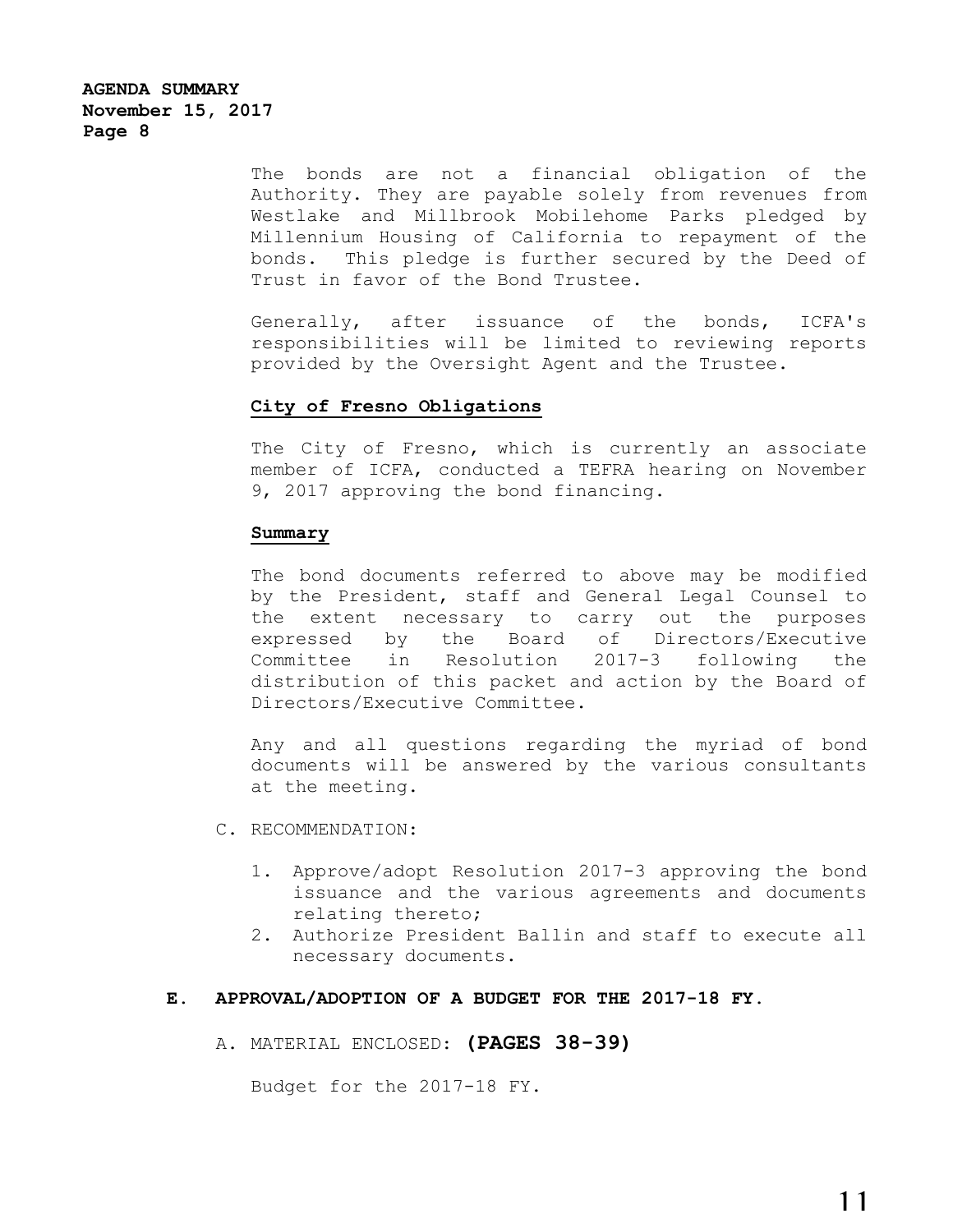B. COMMENTS:

Staff has prepared a budget that covers one fiscal year period (2017-18). The proposed budget represents the best estimates of staff regarding future financings.

C. RECOMMENDATION:

Approve/adopt the 2017-18 FY budget.

# **F. APPROVAL OF FINANCIAL ACCOUNTING FOR THE PERIOD FEBRUARY 1, 2017 TO SEPTEMBER 30, 2017.**

A. MATERIAL ENCLOSED:

None.

B. COMMENTS:

Receipts for the period February 1, 2017 to September 30, 2017 were as follows:

| Millbrook monthly fees (8 months)          | \$888.00  |
|--------------------------------------------|-----------|
| Santa Rosa monthly fees (1 month)          | 1,162.00  |
| Castle monthly fees (8 months)             | 4,225.81  |
| Yucaipa monthly fees (8 months)            | 4,268.76  |
| Vista de Santa Barbara monthly fees        |           |
| (8 months)                                 | 5,620.00  |
| Valley View (bi-annual)                    | 6,012.92  |
| Hacienda Valley monthly fees (8 months)    | 6,766.64  |
| Mooney Grove (quarterly fees)              | 7,260.00  |
| Palm Springs monthly fees (8 months)       | 7,443.75  |
| Palomar East monthly fees (8 months)       | 9,376.64  |
| Rancho Vallecitos monthly fees (8 months)  | 11,916.64 |
| Palomar West monthly fees (8 months)       | 13,563.36 |
| Westlake monthly fees (8 months)           | 13,608.74 |
| Zions Bank (charter school quarterly fees) | 14,074.38 |
| Rohnert Park monthly fees (8 months)       | 14,763.64 |
| Auqusta Communities (quarterly fees)       | 14,939.99 |
| Pillar Ridge monthly fees (8 months)       | 19,433.32 |
| Lamplighter monthly fees (8 months)        | 19,580.00 |
| San Juan monthly fees (8 months)           | 24,185.31 |
|                                            |           |

TOTAL RECEIPTS  $$199,089.90$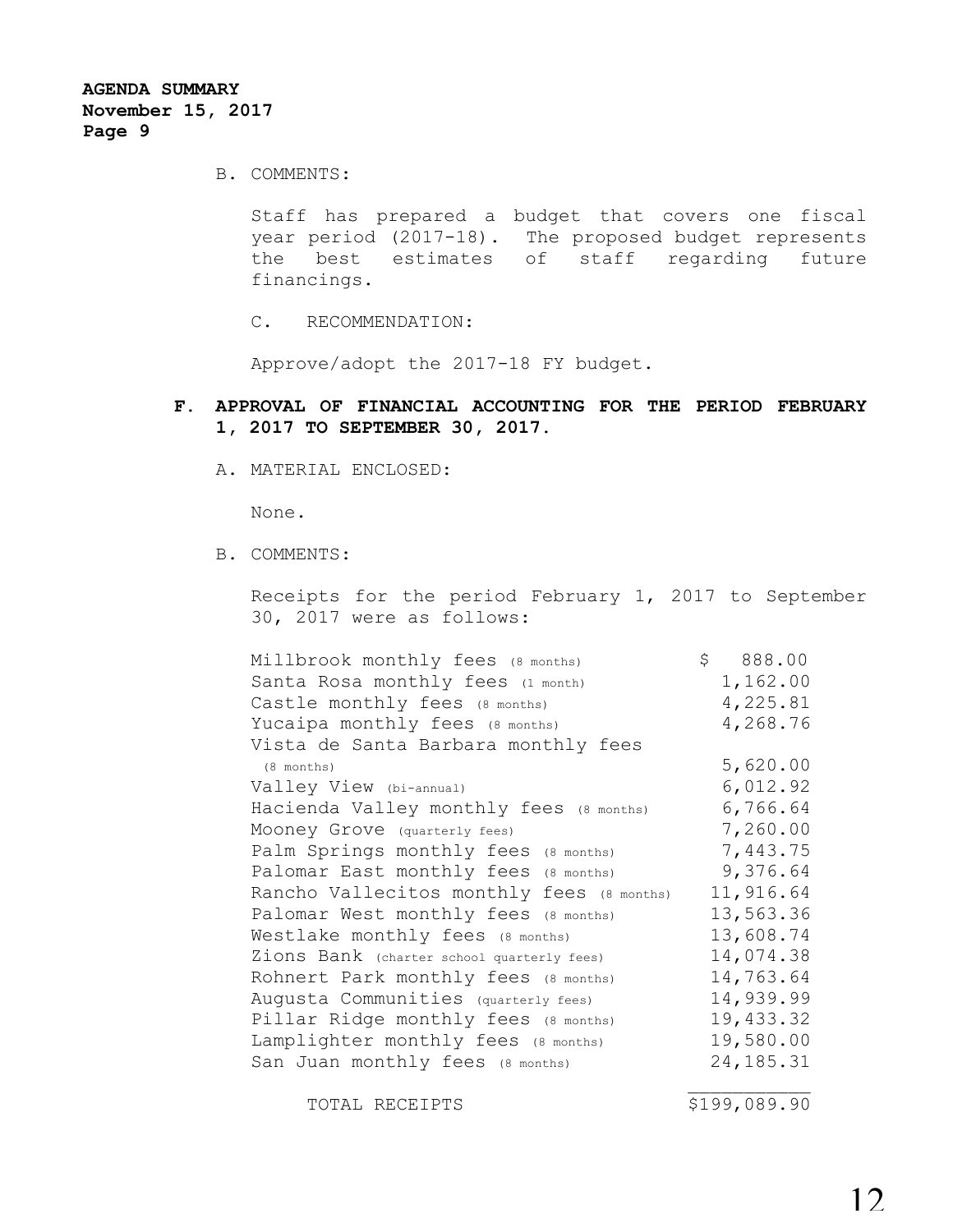Expenditures for the period February 1, 2017 to September 30, 2017 were as follows: Tripepi Smith & Associates (sponsorship) \$ 1,322.45 Smith, Alvarez & Castillo (staff services) 18,750.00 Robert Eichel & Associates (audit services) 5,210.00 PSP Investments (office rent) 825.00 US Bank (DPA Fees) 500.00 Ken Spiker And Associates (office expenses) 104.98 PSP Investments (office rent) 825.00 Ken Spiker And Associates (office expenses) 104.98 Smith, Alvarez & Castillo (staff services) 18,750.00 Gil Hurtado (Board meeting stipend) 150.00 Sylvia Ballin (Board meeting stipend) 150.00 Edwin Hernandez (Board meeting stipend) 150.00 Ricardo Pacheco (Board meeting stipend) 150.00 Marilyn Sanabria (Board meeting stipend) 150.00 Emma Sharif (Board meeting stipend) 150.00 In-N-Out (Lunch for Board meeting) 91.15 Contract Cities Assoc. (seminar registration) 600.00 Office Depot (signature stampe) 28.26 PSP Investments (office rent) 825.00 Ken Spiker And Associates (office expenses) 104.98 Smith, Alvarez & Castillo (staff services) 18,750.00 Secretary of State (filing fee) 20.00 Contract Cities Assoc. (seminar registration-Ballin) 700.00 PSP Investments (office rent) 825.00 Ken Spiker And Associates (office expenses) 104.98 League of CA Cities (meeting) 45.00<br>Tripepi Smith & Associates (public relations) 2,203.93 Tripepi Smith & Associates (public relations) Renaissance Hotels (hotel for CCCA seminar) 936.11 Best Best & Krieger (legal fees) 10,632.52 Smith, Alvarez & Castillo (staff services) 18,750.00 Robert Eichel & Associates (audit services) 9,706.00 City of Compton (charitable contrib.) 7,500.00 PSP Investments (office rent) 825.00 Ken Spiker And Associates (office expenses) 131.89 US Bank (DPA Fees) 300.00 Krisla, Inc. (accounting services) 4,760.00 Best Best & Krieger (legal fees) 5,280.00 Robert Eichel & Associates (audit services) 4,250.00 Smith, Alvarez & Castillo (staff services) 18,750.00 Tripepi Smith & Associates (public relations) 780.00 Best Best & Krieger (legal fees) 2,740.00 California City Mgmt. Foundation (sponsorship) 3,000.00 St. John the Baptist Church (charitable contrib.) 3,000.00 Tripepi Smith & Associates (public relations) 1,391.50 Smith, Alvarez & Castillo (staff services) 18,750.00 US Bank (DPA Fees) 200.00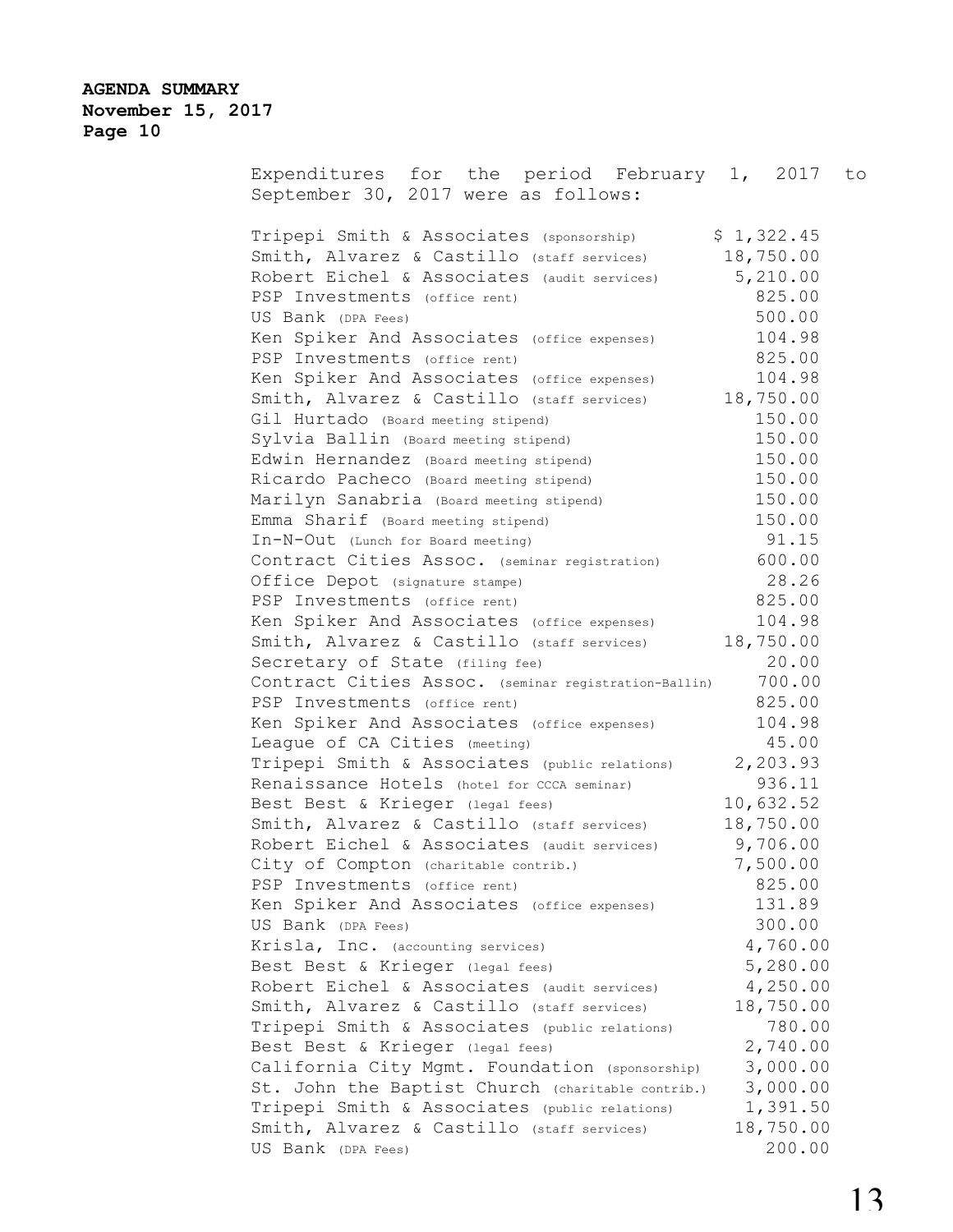| Best Best & Krieger (legal fees)           | 5,376.00  |
|--------------------------------------------|-----------|
| Smith, Alvarez & Castillo (staff services) | 18,750.00 |
| Alliant Insurance Services (E&O insurance) | 5, 154.39 |
| USPS (post office box fee)                 | 452.00    |
|                                            |           |

### TOTAL EXPENDITURES  $$213,006.12$

ICFA account balances as of September 30, 2017 are as follows:

|      | Bank of America |  | \$36,138.58  |  |
|------|-----------------|--|--------------|--|
| LAIF |                 |  | \$346,636.55 |  |

It should also be noted that ICFA has one outstanding loan to Augusta Communities in the amount of \$90,000.

### C. RECOMMENDATION:

Approve the financial accounting for the period February 1, 2017 to September 30, 2017.

### **G. STATUS REPORT ON AN ICFA POOL SECURITIZATION PROGRAM.**

A. MATERIAL ENCLOSED:

None.

B. COMMENTS:

At the March 23, 2017 ICFA Board meeting, staff was given approval to proceed with the planning and implementation of an ICFA Pool Securitization Program using Measure M and/or Measure R funds.

A verbal report will be provided at the meeting.

C. RECOMMENDATION:

Proceed with the implementation of an ICFA Pool Securitization Program.

# **VI. COMMENTS FROM BOARD MEMBERS.**

A. MATERIAL ENCLOSED:

None.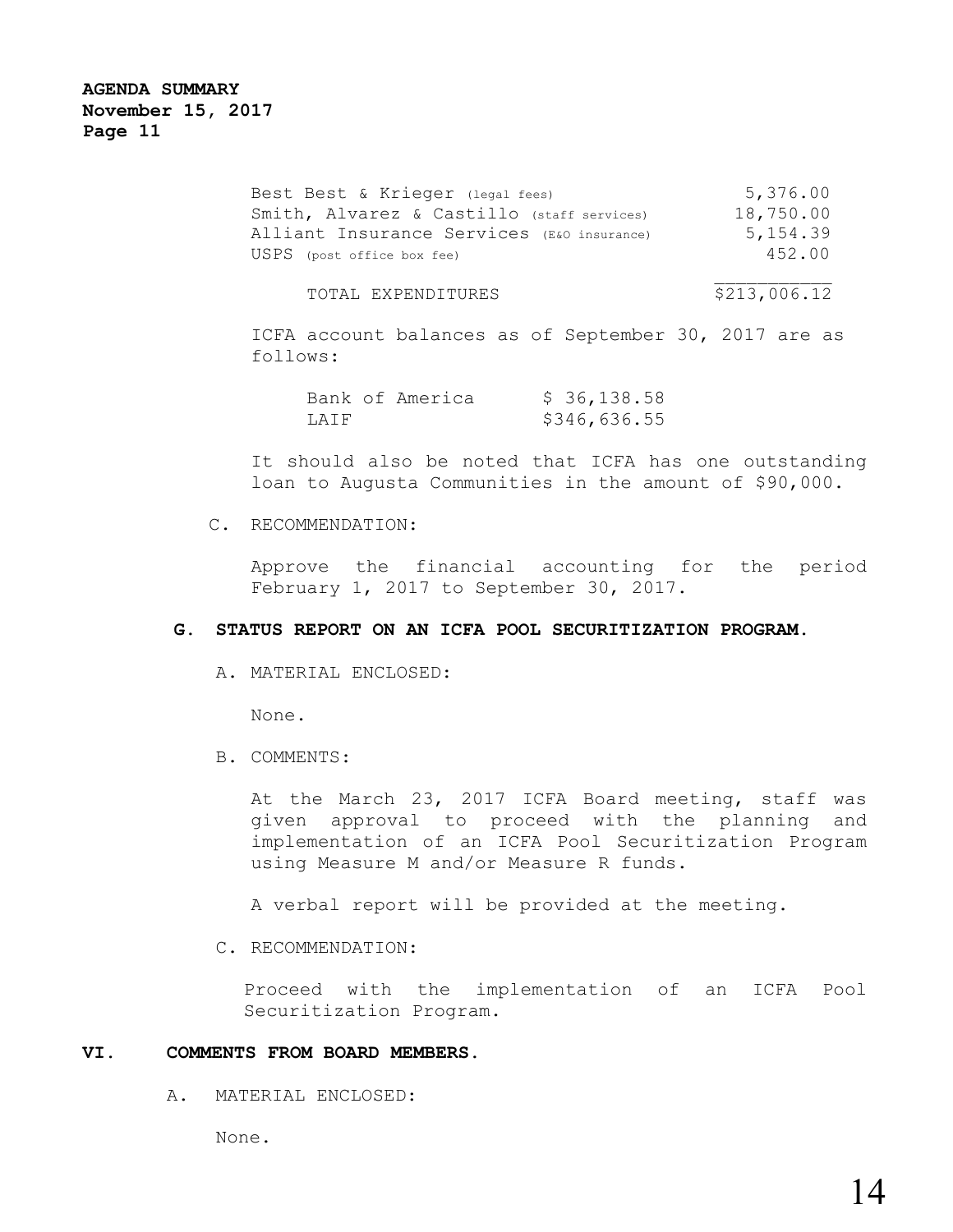B. COMMENTS:

None.

C. RECOMMENDATION:

None.

# **VII. MATTERS FROM STAFF.**

A. MATERIAL ENCLOSED:

None.

B. COMMENTS:

None.

C. RECOMMENDATION:

None.

# **VIII. ADJOURNMENT.**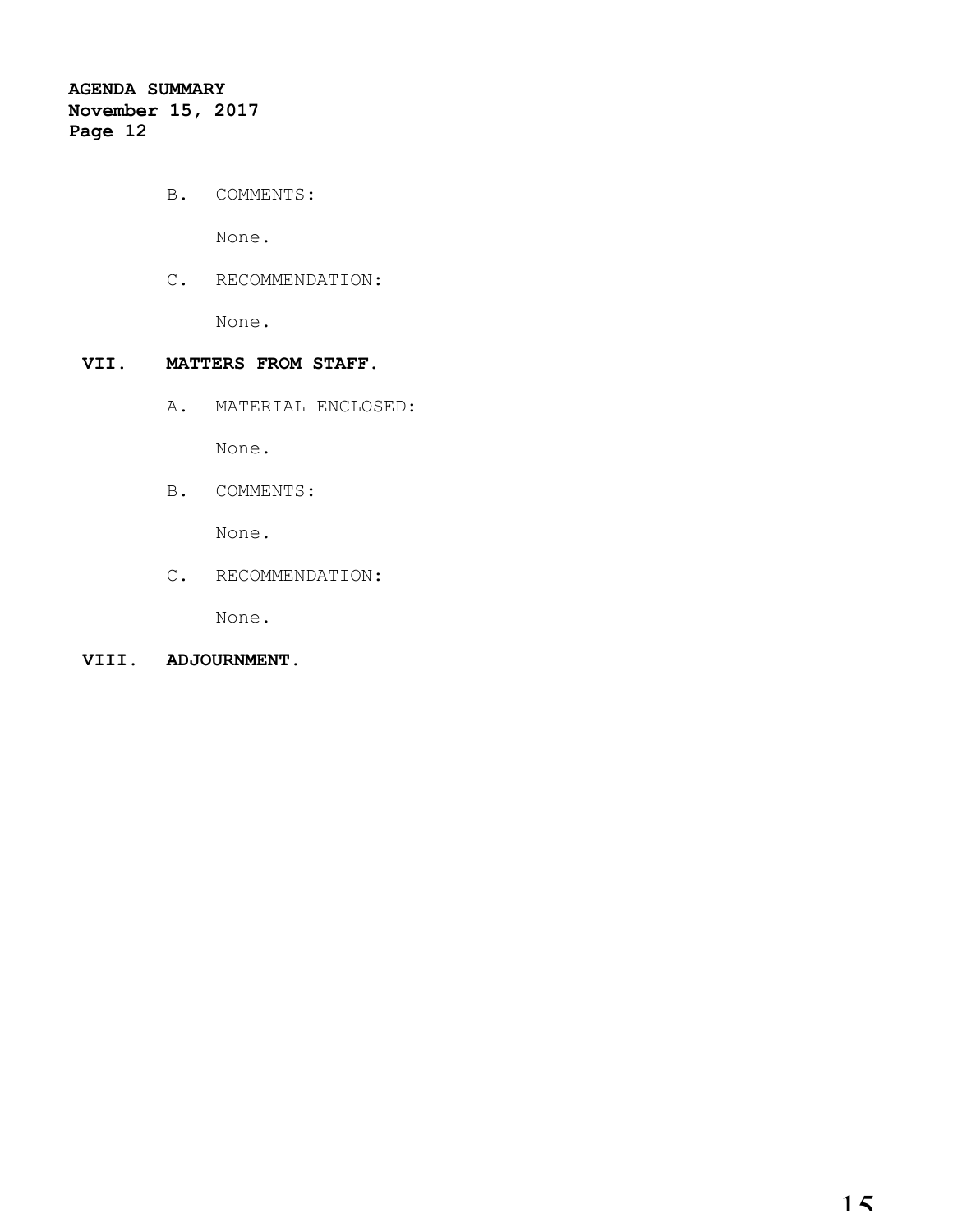# **INDEPENDENT CITIES FINANCE AUTHORITY BOARD OF DIRECTORS REGULAR MEETING March 23, 2017**

#### **MINUTES**

### **I. CALL TO ORDER.**

The regular meeting of the Board of Directors of the Independent Cities Finance Authority (ICFA) was called to order in the City of South Gate on March 23, 2017 at 12:05 p.m. by President Gil Hurtado.

### **II. ROLL CALL.**

# **Members Of The Executive Committee/Board of Directors Present (Voting)**

| Gil Hurtado, President        | South Gate      |
|-------------------------------|-----------------|
| Sylvia Ballin, Vice President | San Fernando    |
| Edwin Hernandez               | Lynwood         |
| Ricardo Pacheco               | Baldwin Park    |
| Marilyn Sanabria              | Huntington Park |
| Emma Sharif                   | Compton         |

### **Alternate Members Of The Board of Directors Present**

None

The City of Vernon was not represented by a voting member.

### **Guests Present**

| Manny DeDios         | Wolf & Company                 |
|----------------------|--------------------------------|
| Don Hunt             | Norton Rose Fulbright          |
| Juli Morable         | Wolf & Company                 |
| Eric Scriven         | NHA Advisors                   |
| Jose Vera            | Stifel                         |
| Wes Wolf             | Wolf & Company, Inc.           |
| <b>Staff Present</b> |                                |
| Scott Campbell       | Best Best & Krieger LLP        |
| Debbie Smith         | Smith, Alvarez & Castillo/ICFA |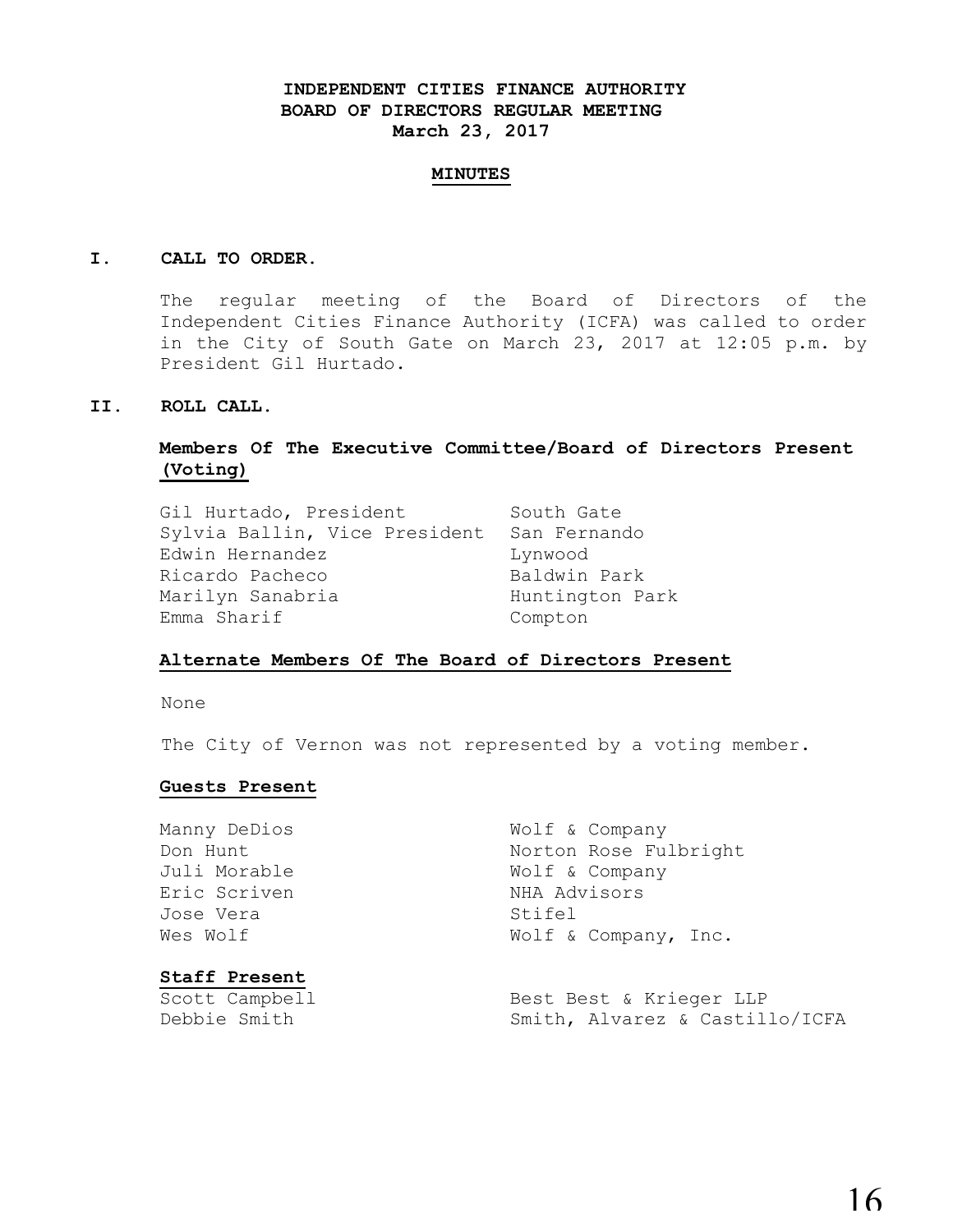#### **III. AMENDMENTS OR ADJUSTMENTS TO THE AGENDA.**

There were no amendments or adjustments to the agenda.

#### **IV. PUBLIC COMMENTS.**

There were no members of the public who wished to speak.

#### **V. NEW BUSINESS.**

### **A. APPROVAL OF THE MINUTES OF THE OCTOBER 5, 2016 BOARD OF DIRECTORS MEETING.**

It was moved by Sylvia Ballin, seconded by Edwin Hernandez, and unanimously carried by the following roll call vote to approve the minutes of the October 5, 2016 Board of Directors meeting:

AYES: Sylvia Ballin (San Fernando), Edwin Hernandez (Lynwood), Gil Hurtado (South Gate), Ricardo Pacheco (Baldwin Park), Marilyn Sanabria (Huntington Park), Emma Sharif (Compton) NOES: None ABSTAIN: None ABSENT: City of Vernon

### **B. DISCUSSION/APPROVAL OF AN ICFA POOL SECURITIZATION PROGRAM.**

It was reported generally as follows:

In November 2016, voters in Los Angeles County approved Measure M consisting of an additional 0.5 percent sales tax for transportation related projects and the indefinite extension of the existing 0.5 percent sales tax (Measure R) also dedicated to transportation projects that were set to expire in 2039. A percentage of the revenues collected from Measure M, as with Measure R, will be returned to the 88 cities in Los Angeles County for local transportation projects.

The proposed ICFA Pool Securitization Program would assist member cities in obtaining funding for the street projects by providing bond financing of future Measure M local payments. This approach would not require a pledge of any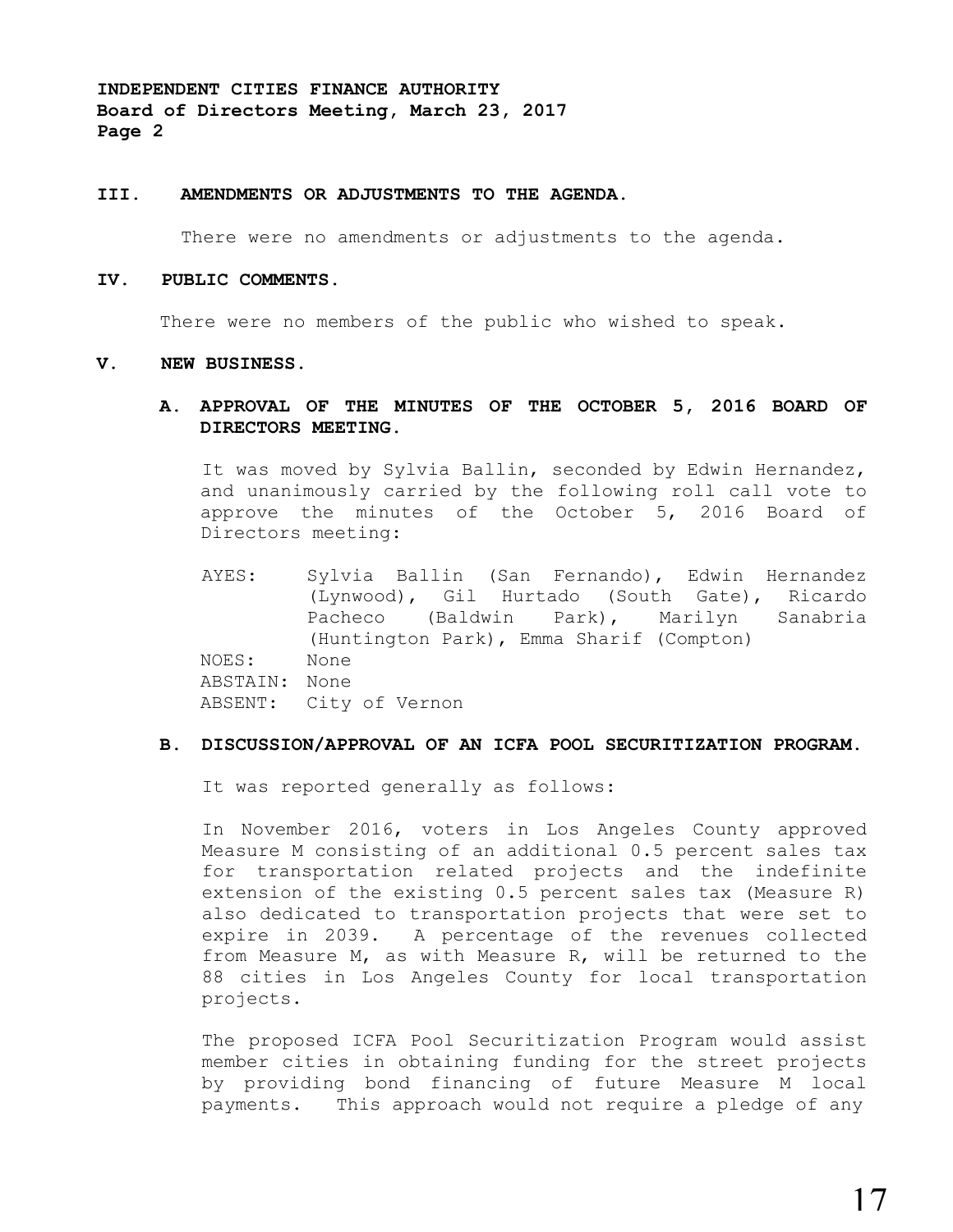General fund dollars. With the new revenue stream of Measure M funds, ICFA members would have an opportunity to realize substantial savings in street repair costs by funding major street improvements much sooner than anticipated.

Those present were referred to the agenda packet for an estimate of what ICFA Board member cities can receive from pledging their Measure M and Measure R dollars, as well as the financing team for said transactions.

After a lengthy discussion, it was moved by Sylvia Ballin, seconded by Edwin Hernandez, and unanimously carried by the following roll call vote to authorize staff to proceed with the planning and implementation of an ICFA Pool Securitization Program using Measure M and/or Measure R funds.

- AYES: Sylvia Ballin (San Fernando), Edwin Hernandez (Lynwood), Gil Hurtado (South Gate), Ricardo Pacheco (Baldwin Park), Marilyn Sanabria (Huntington Park), Emma Sharif (Compton) NOES: None ABSTAIN: None ABSENT: City of Vernon
- **C. APPROVAL OF FINANCIAL ACCOUNTING FOR THE PERIOD SEPTEMBER 1, 2016 TO JANUARY 31, 2017.**

It was moved by Edwin Hernandez, seconded by Sylvia Ballin, and unanimously carried by the following roll call vote to approve the financial accounting for the period September 1, 2016 to January 31, 2017:

- AYES: Sylvia Ballin (San Fernando), Edwin Hernandez (Lynwood), Gil Hurtado (South Gate), Ricardo Pacheco (Baldwin Park), Marilyn Sanabria (Huntington Park), Emma Sharif (Compton) NOES: None ABSTAIN: None ABSENT: City of Vernon
- **D. APPROVAL/ADOPTION OF RESOLUTION NO. 2017-1 (A RESOLUTION OF THE BOARD OF DIRECTORS OF THE INDEPENDENT CITIES FINANCE AUTHORITY NAMING AND APPOINTING CERTAIN OFFICERS).**

Staff reported generally as follows: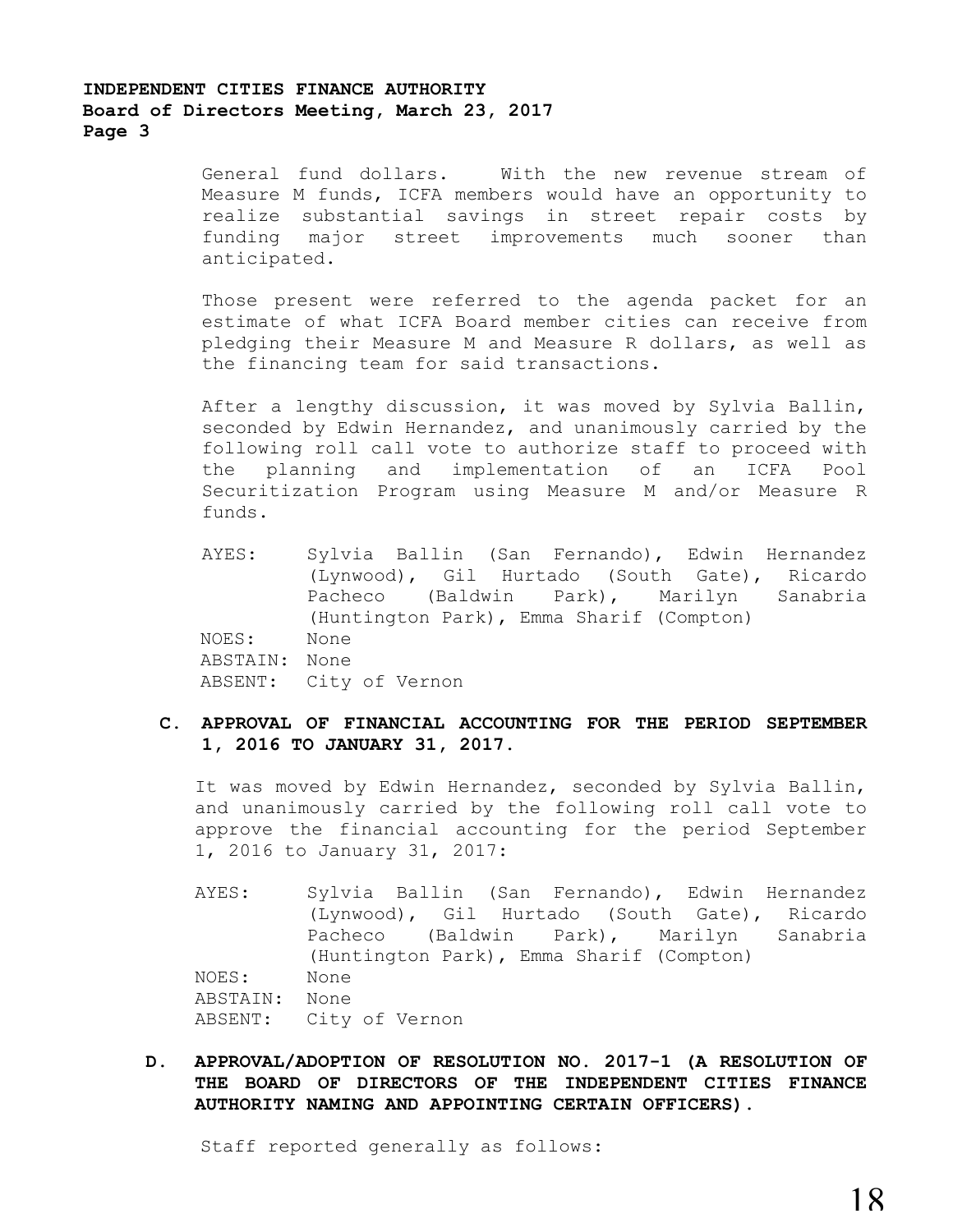Due to a vacancy in the office of President, an election for President and Vice President of the Authority was conducted. In addition, a Treasurer was also selected. The Treasurer may be a Director or Alternate Director.

It was moved by Gil Hurtado, seconded by Edwin Hernandez, and unanimously carried by the following roll call vote that Sylvia Ballin be elected as President for a two year term:

AYES: Sylvia Ballin (San Fernando), Edwin Hernandez (Lynwood), Gil Hurtado (South Gate), Ricardo Pacheco (Baldwin Park), Marilyn Sanabria (Huntington Park), Emma Sharif (Compton) NOES: None ABSTAIN: None ABSENT: City of Vernon

It was moved by Sylvia Ballin, seconded by Marilyn Sanabria, and unanimously carried by the following roll call vote that Edwin Hernandez be elected as Vice President for a two year term:

AYES: Sylvia Ballin (San Fernando), Edwin Hernandez (Lynwood), Gil Hurtado (South Gate), Ricardo Pacheco (Baldwin Park), Marilyn Sanabria (Huntington Park), Emma Sharif (Compton) NOES: None ABSTAIN: None ABSENT: City of Vernon

It was moved by Edwin Hernandez, seconded by Marilyn Sanabria, and unanimously carried by the following roll call vote that Jose Solache be reappointed as Treasurer for a two year term:

AYES: Sylvia Ballin (San Fernando), Edwin Hernandez (Lynwood), Gil Hurtado (South Gate), Ricardo Pacheco (Baldwin Park), Marilyn Sanabria (Huntington Park), Emma Sharif (Compton) NOES: None ABSTAIN: None ABSENT: City of Vernon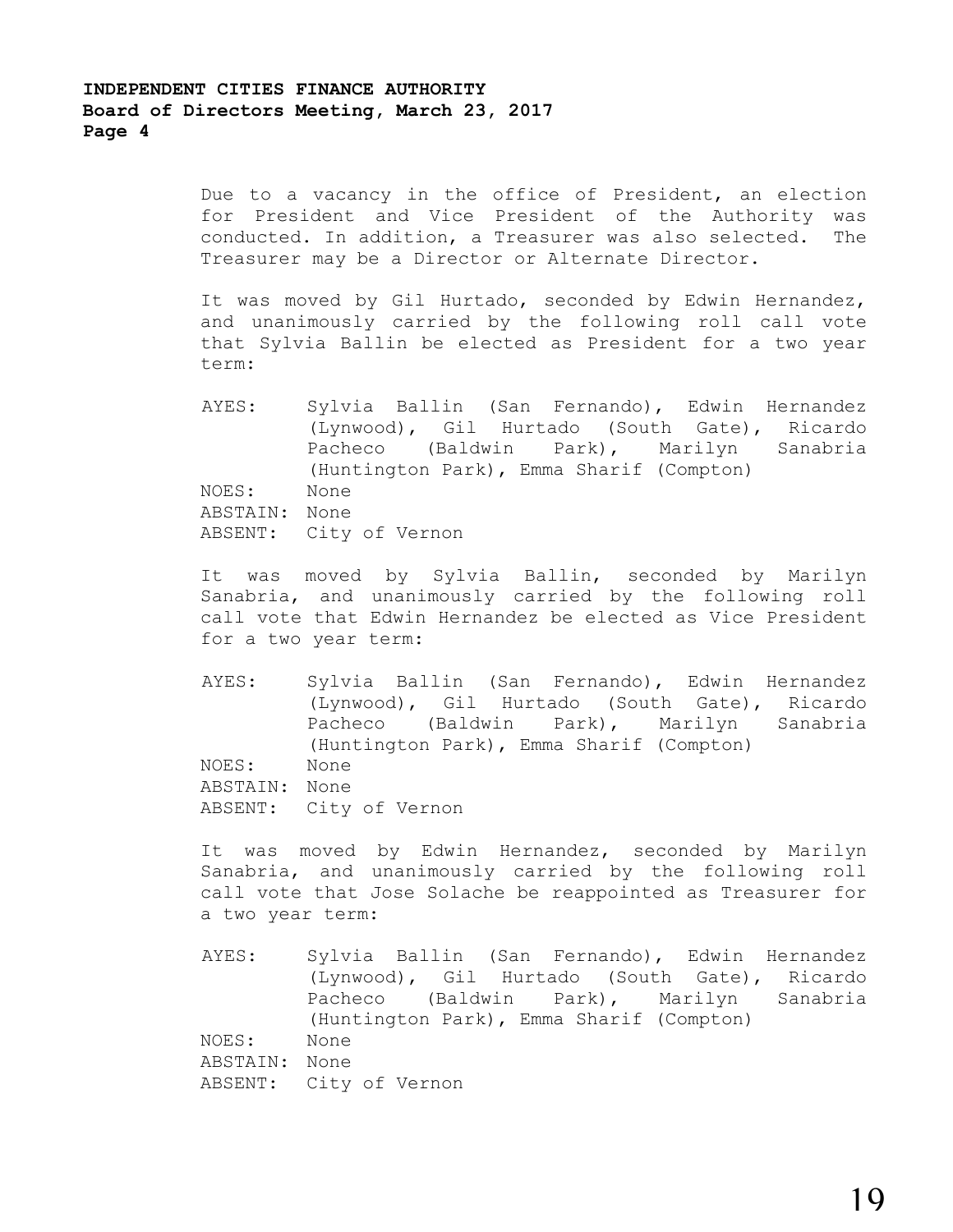It was moved by Edwin Hernandez, seconded by Marilyn Sanabria, and unanimously carried by the following roll call vote that Resolution No. 2017-1 be approved/adopted and that President Ballin and staff be authorized to execute said Resolution:

AYES: Sylvia Ballin (San Fernando), Edwin Hernandez (Lynwood), Gil Hurtado (South Gate), Ricardo Pacheco (Baldwin Park), Marilyn Sanabria (Huntington Park), Emma Sharif (Compton) NOES: None ABSTAIN: None ABSENT: City of Vernon

### **E. APPROINTMENT/ELECTION OF EXECUTIVE COMMITTEE MEMBERS FOR A TWO YEAR TERM.**

Staff reported generally as follows:

Due to the vacancy of the office of President on the Executive Committee, Article IV of the Bylaws require that vacancies should be filled by an election. It was noted that Alternate Board Members may vote in place of Directors who serve on the Executive Committee. The Executive Committee is empowered by the Joint Powers Agreement (Article 10) and the Bylaws (Article IV) to conduct virtually all activities of the Board of Directors. The individual appointed or his/her alternate must be available to attend all Executive Committee Members. The President and Vice President are automatic members of the Executive Committee.

President Ballin recommended that the following individuals serve on the Executive Committee for a two year term:

| Position  | Member                         | Alternate Member City |                 |
|-----------|--------------------------------|-----------------------|-----------------|
| President | Sylvia Ballin                  | Nick Kimball          | San Fernando    |
|           | Vice President Edwin Hernandez | Jose Solache          | Lynwood         |
| Member    | Ricardo Pacheco                | $\qquad \qquad - -$   | Baldwin Park    |
| Member    | Emma Sharif                    | $- - -$               | Compton         |
| Member    | Marilyn Sanabria               | Jhonny Pineda         | Huntington Park |

It was moved by Marilyn Sanabria, seconded by Edwin Hernandez, and unanimously carried by the following roll call vote that the above named individuals be elected to the Executive Committee for a two year term: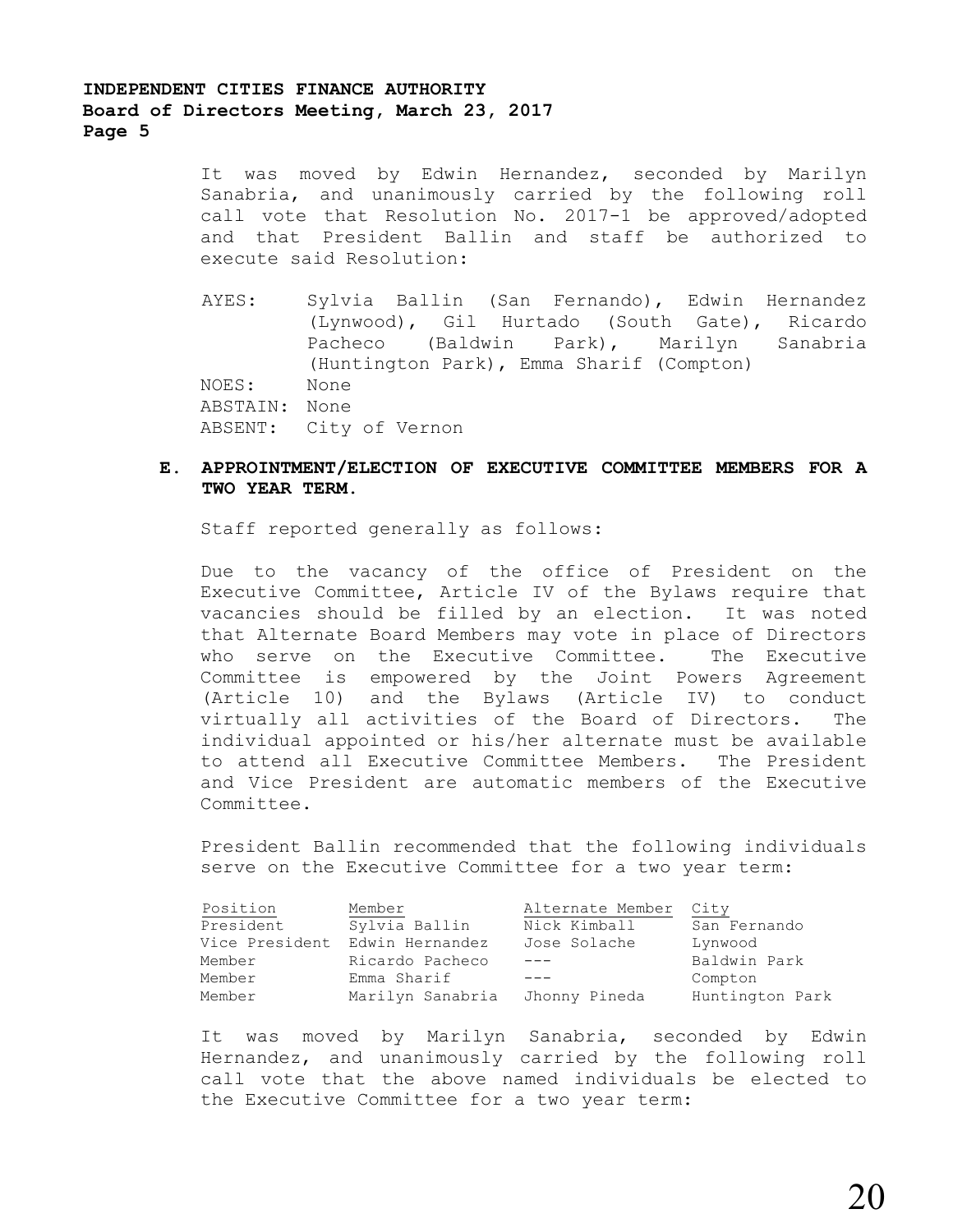> AYES: Sylvia Ballin (San Fernando), Edwin Hernandez (Lynwood), Gil Hurtado (South Gate), Ricardo Pacheco (Baldwin Park), Marilyn Sanabria (Huntington Park), Emma Sharif (Compton) NOES: None ABSTAIN: None ABSENT: City of Vernon

#### **VI. COMMENTS FROM BOARD MEMBERS.**

Board Members thanked Mr. Hurtado for his many years of devoted public service and wished him well in his future endeavors.

#### **VII. MATTERS FROM STAFF.**

There were no comments from staff.

### **VIII. ADJOURNMENT.**

There being no further business to be discussed, the meeting was adjourned at 1:00 p.m.

Respectfully submitted,

 $\sqrt{s}/\sqrt{s}$ Deborah J. Smith Executive Director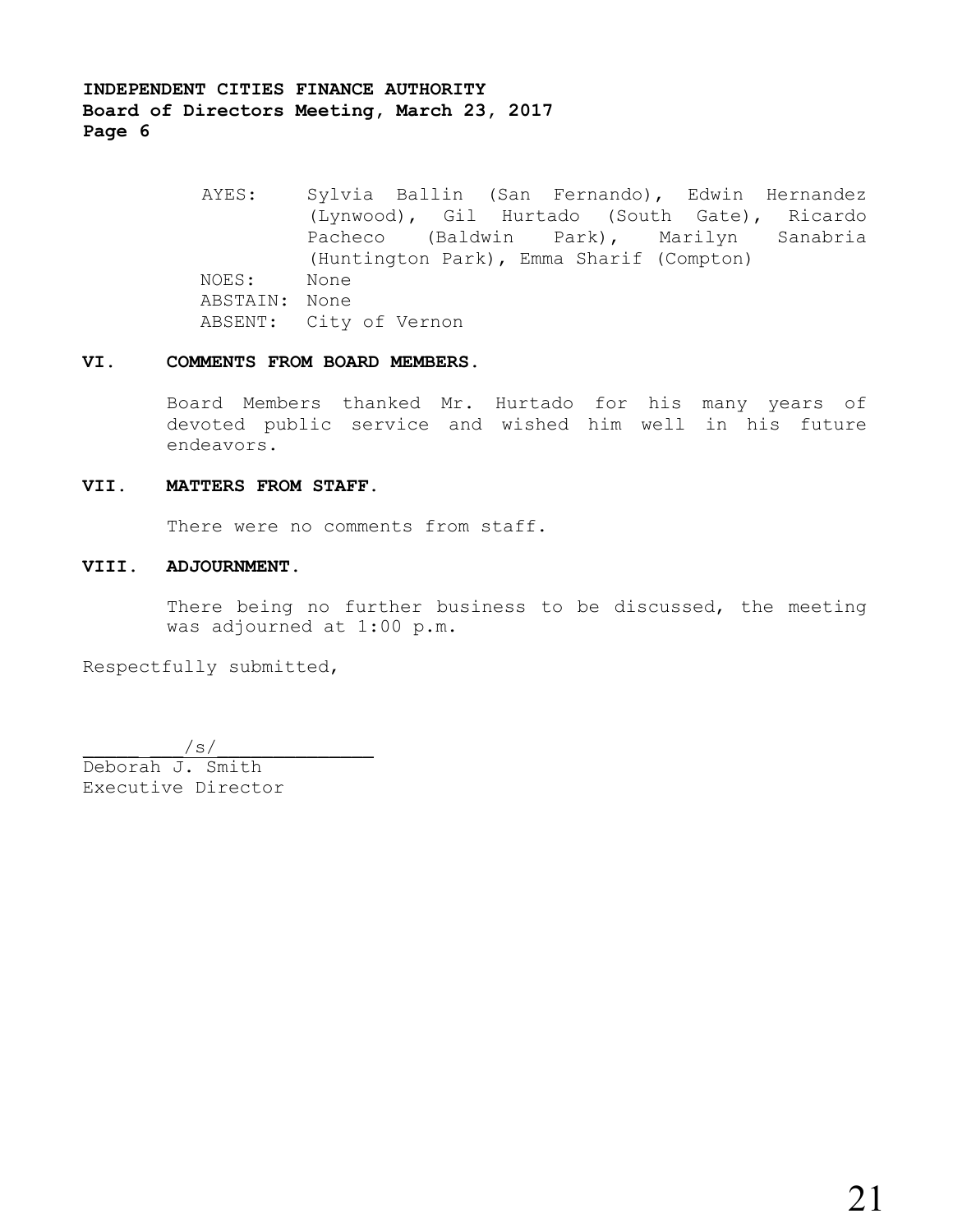# **DEBT MANAGEMENT POLICY**

This Debt Management Policy (the "Debt Policy") of the Independent Cities Finance Authority (the "Authority") was approved by the Board of Directors/Executive Committee on  $\qquad \qquad$  2017. The Debt Policy may be amended by the Board of Directors/Executive Committee as it deems appropriate from time to time in the prudent management of the debt of the Authority.

The Debt Policy has been developed to provide guidance in the issuance and management of debt by the Authority or its related entities and is intended to comply with Government Code Section 8855(i), effective on January 1, 2017. The main objectives are to establish conditions for the use of debt; to ensure that debt capacity and affordability are adequately considered; to minimize the Authority's interest and issuance costs; to maintain the highest possible credit rating; to provide complete financial disclosure and reporting; and to maintain financial flexibility for the Authority.

Debt, properly issued and managed, is a critical element in any financial management program. It assists in the Authority's effort to allocate limited resources to provide the highest quality of service to the public. The Authority understands that poor debt management can have ripple effects that hurt other areas of the Authority. On the other hand, a properly managed debt program promotes economic growth and enhances the vitality of the Authority for its member agencies.

# **1. Findings**

This Debt Policy shall govern all debt undertaken by the Authority and its related entities. The Authority hereby recognizes that a fiscally prudent debt policy is required in order to:

• Maintain the Authority's sound financial position.

• Ensure the Authority has the flexibility to respond to changes in future service priorities, revenue levels, and operating expenses.

• Protect the Authority's credit-worthiness.

• Ensure that all debt is structured in order to protect both current and future taxpayers, ratepayers and constituents of the Authority and its member agencies.

• Ensure that the Authority's debt is consistent with the Authority's planning goals and objectives and capital improvement program or budget, as applicable.

• Encourage those that benefit from a facility/improvement to pay the cost of that facility/improvement without the need for the expenditure of limited general fund resources.

# **2. Policies**

# **A. Purposes For Which Debt May Be Issued**

The Authority will consider the use of debt financing primarily for capital improvement projects (CIP) when the project's useful life will equal or exceed the term of the financing and when resources are identified sufficient to fund the debt service requirements. An exception to this CIP driven focus is the issuance of short-term instruments such as tax and revenue anticipation notes, which are to be used for prudent cash management purposes and conduit financing, as described below. Bonded debt should not be issued for projects with minimal public benefit or support, or to finance normal operating expenses.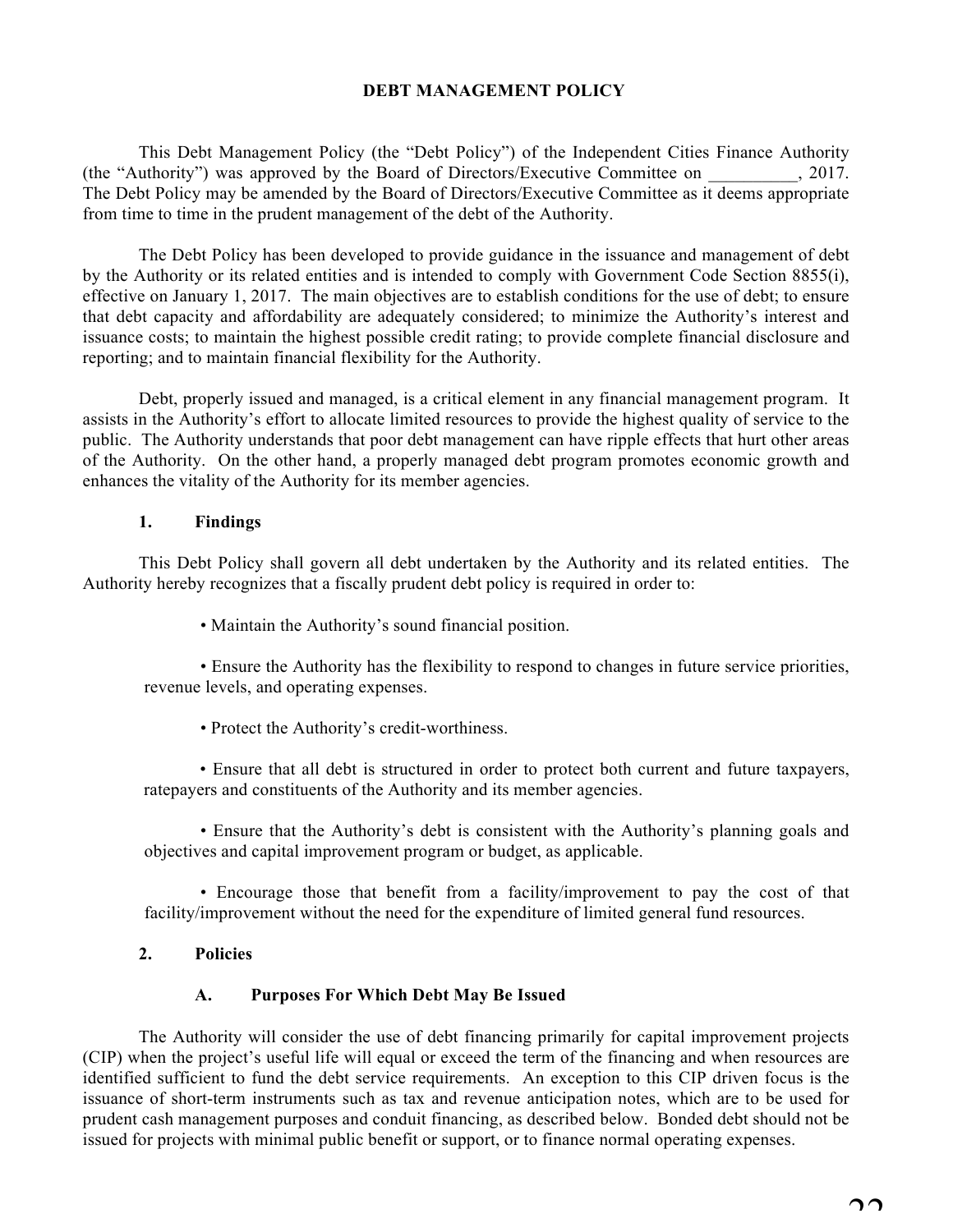If a department has any project which is expected to use debt financing, the department director is responsible for expeditiously providing the Authority Manager and the Director of Finance with reasonable cost estimates, including specific revenue accounts that will provide payment for the debt service. This will allow an analysis of the project's potential impact on the Authority's debt capacity and limitations. The department director shall also provide an estimate of any incremental operating and/or additional maintenance costs associated with the project and identify sources of revenue, if any, to pay for such incremental costs.

- (i) Long-Term Debt. Long-term debt may be issued to finance or refinance the construction, acquisition, and rehabilitation of capital improvements and facilities, equipment and land to be owned and/or operated by the Authority.
	- (a) Long-term debt financings are appropriate when the following conditions exist:
		- When the project to be financed is necessary to provide basic services.
		- When the project to be financed will provide benefit to constituents over multiple years.
		- When total debt does not constitute an unreasonable burden to the Authority and its member agencies (and their taxpayers and ratepayers).
		- When the debt is used to refinance outstanding debt in order to produce debt service savings or to realize the benefits of a debt restructuring.
	- (b) Long-term debt financings will not generally be considered appropriate for current operating expenses and routine maintenance expenses.
	- (c) The Authority may use long-term debt financings subject to the following conditions:
		- The project to be financed has been or will be approved by the Board of Directors/Executive Committee.
		- The weighted average maturity of the debt (or the portion of the debt allocated to the project) will not exceed the average useful life of the project to be financed, unless specific conditions exist that would mitigate the extension of time to repay the debt and it would not cause the Authority to violate any covenants to maintain the tax-exempt status of such debt, if applicable.
		- The Authority estimates that sufficient income or revenues will be available to service the debt through its maturity.
		- The Authority determines that the issuance of the debt will comply with the applicable requirements of state and federal law.
		- The Authority considers the improvement/facility to be of vital, time-sensitive need of the community and there are no plausible alternative financing sources.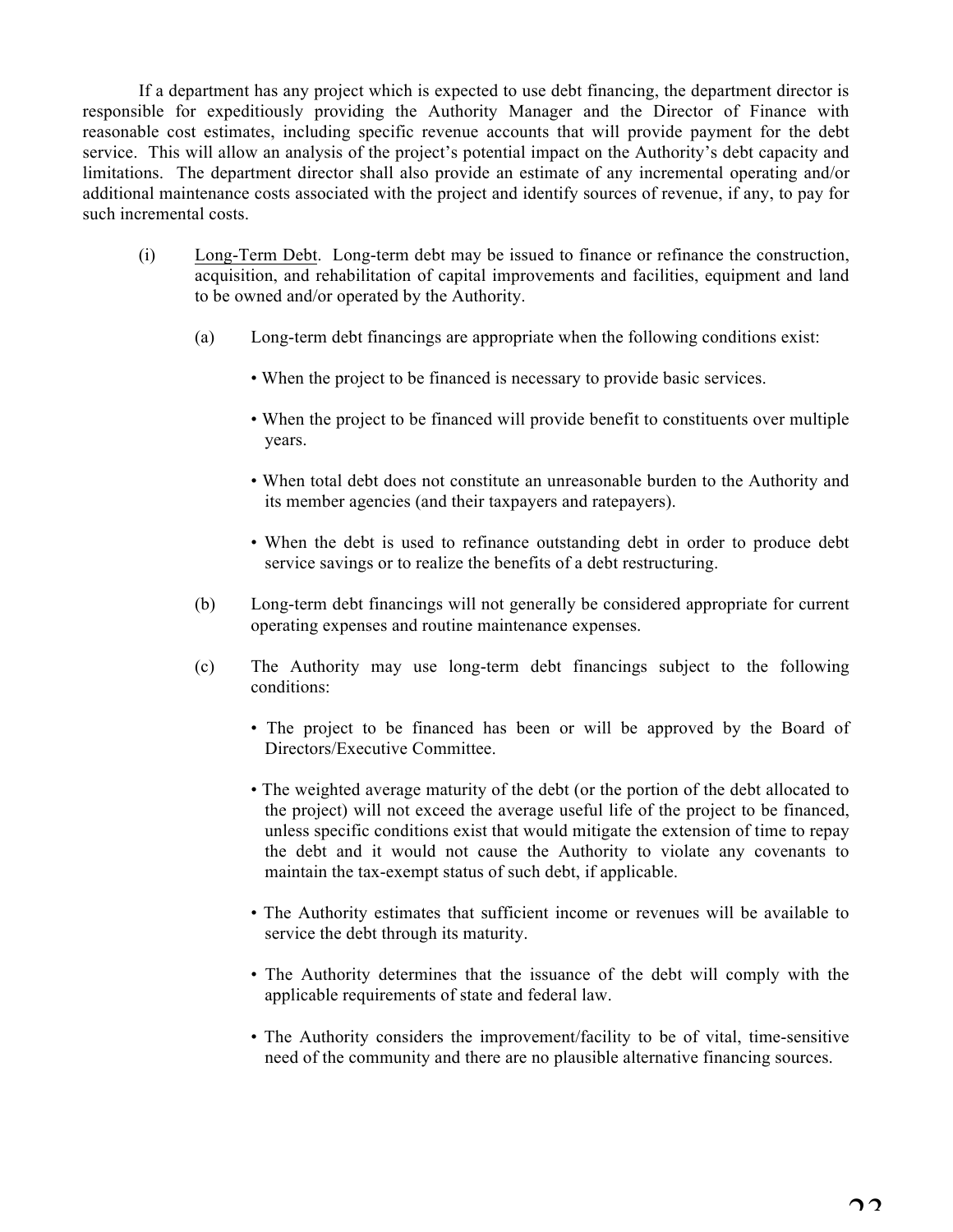(d) Periodic reviews of outstanding long-term debt will be undertaken to identify refunding opportunities. Refunding will be considered (within federal tax law constraints, if applicable) if and when there is a net economic benefit of the refunding. Refundings which are non-economic may be undertaken to achieve Authority objectives relating to changes in covenants, call provisions, operational flexibility, tax status of the issuer, or the debt service profile.

In general, refundings which produce a net present value savings of at least four (4) percent of the refunded debt will be considered economically viable. Refundings which produce a net present value savings of less than four (4) percent or negative savings will be considered on a case-by-case basis, and are subject to Board of Directors/Executive Committee approval as to that point.

(ii) Short-term debt. Short-term borrowing may be issued to generate funding for cash flow needs in the form of Tax and Revenue Anticipation Notes (TRAN).

Short-term borrowing, such as commercial paper, and lines of credit, will be considered as an interim source of funding in anticipation of long-term borrowing. Short-term debt may be issued for any purpose for which long-term debt may be issued, including capitalized interest and other financing-related costs. Prior to issuance of the short-term debt, a reliable revenue source shall be identified to secure repayment of the debt. The final maturity of the debt issued to finance the project shall be consistent with the economic or useful life of the project and, unless the Board of Directors/Executive Committee determines that extraordinary circumstances exist, must not exceed seven (7) years.

Short-term debt may also be used to finance short-lived capital projects; for example, the Authority may undertake lease-purchase financing for equipment.

(iii) Financings on Behalf of Other Entities. The Authority may also find it beneficial to issue debt on behalf of other governmental agencies or private third parties in order to further the public purposes of Authority. In such cases, the Authority shall take reasonable steps to confirm the financial feasibility of the project to be financed and the financial solvency of any borrower and that the issuance of such debt is consistent with the policies set forth herein. In no event will the Authority incur any liability or assume responsibility for payment of debt service on such debt.

# **B. Types of Debt**

In order to maximize the financial options available to benefit the public, it is the policy of the Authority to allow for the consideration of issuing all generally accepted types of debt, including, but not exclusive to the following:

> • General Obligation (GO) Bonds: General Obligation Bonds are suitable for use in the construction or acquisition of improvements to real property that benefit the public at large. Examples of projects include libraries, parks, and public safety facilities. All GO bonds shall be authorized by the requisite number of voters in order to pass.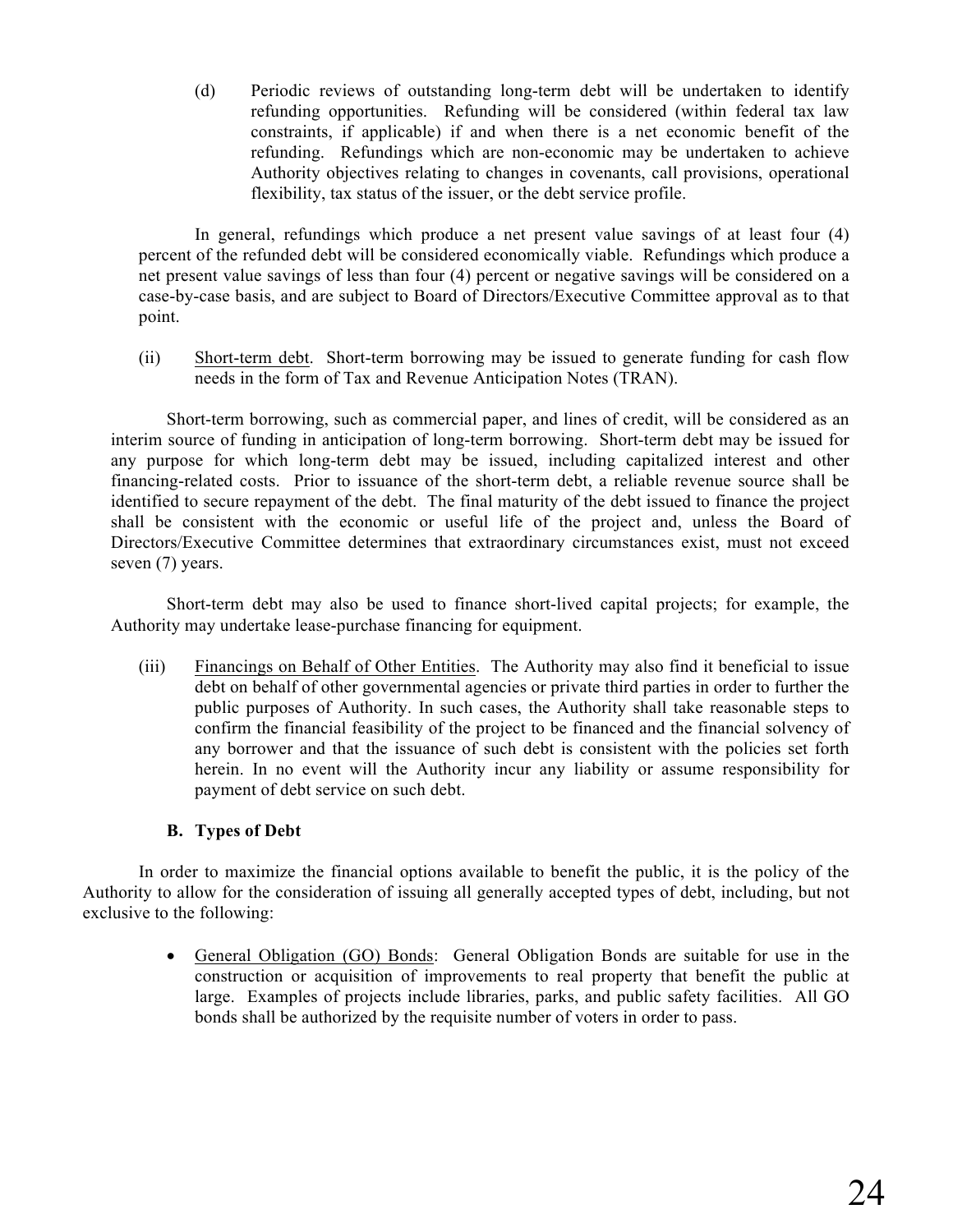- Revenue Bonds: Revenue Bonds are limited-liability obligations tied to a specific enterprise or special fund revenue stream where the projects financed clearly benefit or relate to the enterprise or are otherwise permissible uses of the special revenue. An example of projects that would be financed by a Revenue Bond would be water or wastewater improvements, which would be paid back with money raised from rates and charges from water and/or wastewater users. Generally, no voter approval is required to issue this type of obligation but in some cases, the Authority must comply with proposition 218 regarding rate adjustments.
- Lease-Backed Debt/Certificates of Participation (COP/Lease Revenue Bonds): Issuance of Lease-backed debt is a commonly used form of debt that allows a Authority to finance projects where the debt service is secured via a lease agreement and where the payments are budgeted in the annual budget appropriation by the Authority from the general fund. Lease-Backed debt does not constitute indebtedness under the state or the Authority's constitutional debt limit and does not require voter approval.
- Special Assessment/Special District Debt: The Authority will consider requests from developers for the use of debt financing secured by property based assessments or special taxes in order to provide for necessary infrastructure for new development only under strict guidelines adopted by Board of Directors/Executive Committee, which may include minimum value-to-lien ratios and maximum tax burdens. Examples of this type of debt are Assessment Districts (AD) and Community Facilities Districts (CFD) or more commonly known as Mello-Roos Districts. In order to protect bondholders as well as the Authority's credit rating, the Authority will also comply with all State guidelines regarding the issuance of special district or special assessment debt, as well as any policy adopted by the Authority as required under Government Code Section 53312.7.
- Multi-Family Mortgage Revenue Bonds: The Authority is authorized to issue mortgage revenue bonds to finance the development, acquisition and rehabilitation of multi- family rental projects. The interest on the bonds can be exempt from Federal and State taxation. As a result, bonds provide below market financing for qualified rental projects. In addition, the bonds issued can qualify projects for allocations of Federal low-income housing tax credits, which can provide a significant portion of the funding necessary to develop affordable housing.
- HUD Section 108 Loan Guarantee Program: The U.S. Department of Housing and Urban Development (HUD) Section 108 Loan Guarantee Program allows cities to use their annual Community Development Block Grant (CDBG) entitlement grants to obtain federally guaranteed funds large enough to stimulate or pay for major community development and economic development projects. The program does not require a pledge of the Authority's General Fund, only of future CDBG entitlements. By pledging future CDBG entitlement grants as security, the Authority can borrow at favorable interest rates because of HUD's guarantee of repayment to investors.
- 501(c)(3) Bonds: The Authority is authorized to issue  $501(c)(3)$  bonds, including bonds issued to finance the acquisition, development and rehabilitation of mobile home parks.

The Authority may from time to time find that other forms of debt would be beneficial to further its public purposes and may approve such debt, including TRANs, without an amendment of this Debt Policy.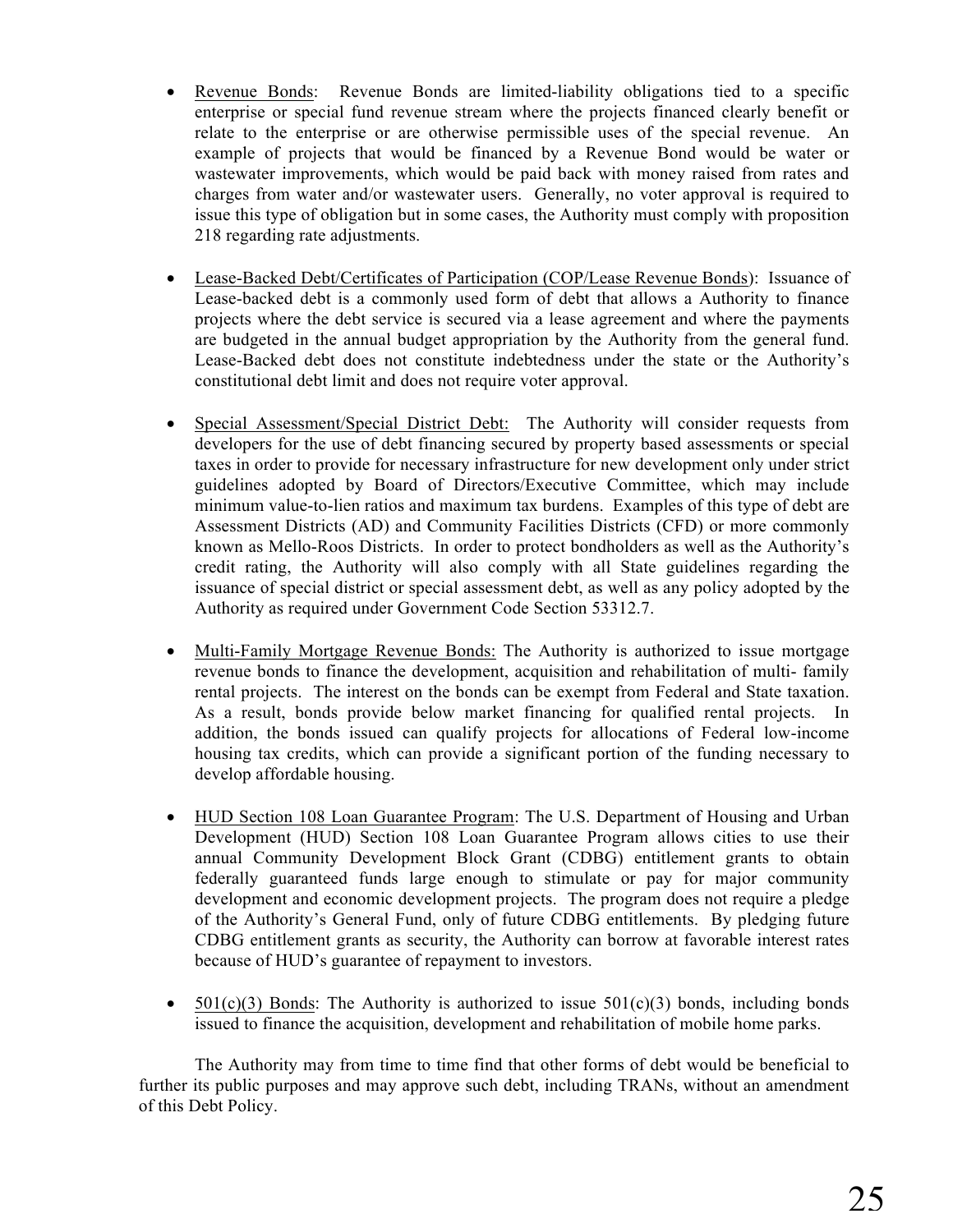To maintain a predictable debt service burden, the Authority will give preference in the future to debt that carries a fixed interest rate. An alternative to the use of fixed rate debt is variable rate debt. The Authority may choose in the future to issue securities that pay a rate of interest that varies according to a pre-determined formula or results from a periodic remarketing of securities. When making the determination to issue bonds in a variable rate mode in the future, consideration will be given in regards to the useful life of the project or facility being financed or the term of the project requiring the funding, market conditions, credit risk and third party risk analysis, and the overall debt portfolio structure when issuing variable rate debt for any purpose.

The Authority will not employ derivatives, such as interest rate swaps, in its debt program. A derivative product is a financial instrument which derives its own value from the value of another instrument, usually an underlying asset such as a stock, bond, or an underlying reference such as an interest rate. Derivatives are commonly used as hedging devices in managing interest rate risk and thereby reducing borrowing costs. However, these products bear certain risks not associated with standard debt instruments.

### **C. Relationship of Debt to Capital Improvement Program and Budget**

The Authority intends to issue debt for the purposes stated in this Debt Policy and to implement policy decisions incorporated in the Authority's capital budget and the capital improvement plan.

The Authority shall integrate its debt issuances with the goals of its capital improvement program by timing the issuance of debt to ensure that projects are available when needed in furtherance of the Authority's public purposes.

The Authority shall seek to issue debt in a timely manner to avoid having to make unplanned expenditures for capital improvements or equipment from its general fund.

### **D. Policy Goals Related to Planning Goals and Objectives**

The Authority is committed to financial planning, maintaining appropriate reserves levels and employing prudent practices in governance, management and budget administration. The Authority intends to issue debt for the purposes stated in this Debt Policy and to implement policy decisions incorporated in the Authority's annual operating budget.

It is a policy goal of the Authority to protect its member agencies, taxpayers, ratepayers and constituents by utilizing conservative financing methods and techniques so as to obtain the highest practical credit ratings (if applicable) and the lowest practical borrowing costs.

The Authority will comply with applicable state and federal law as it pertains to the maximum term of debt and the procedures for levying and imposing any related taxes, assessments, rates and charges.

Except as described in Section 2.A., when refinancing debt, it shall be the policy goal of the Authority to realize, whenever possible, and subject to any overriding non-financial policy considerations minimum net present value debt service savings equal to or greater than 4% of the refunded principal amount.

## **E. Internal Control Procedures**

When issuing debt, in addition to complying with the terms of this Debt Policy, the Authority shall comply with any other applicable policies regarding initial bond disclosure, continuing disclosure, post-issuance compliance, and investment of bond proceeds.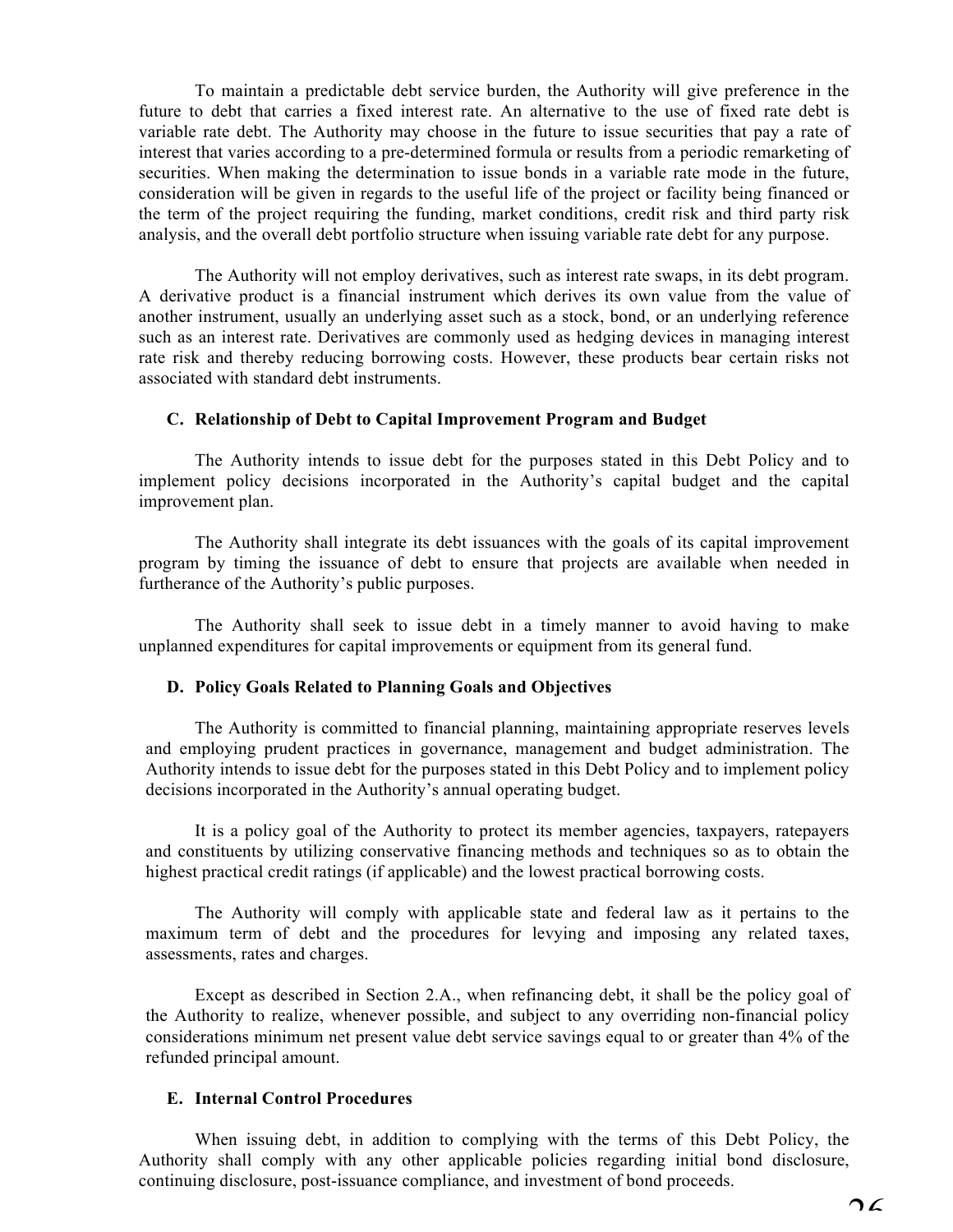The Authority will periodically review the requirements of and will remain in compliance with the following:

• any continuing disclosure undertakings under SEC Rule 15c2-12,

• any federal tax compliance requirements, including without limitation arbitrage and rebate compliance, related to any prior bond issues, and

• the Authority's investment policies as they relate to the investment of bond proceeds.

The Authority shall be vigilant in using bond proceeds in accordance with the stated purpose at the time that such debt was issued. Whenever reasonably possible, proceeds of debt will be held by a third-party trustee and the Authority will submit written requisitions for such proceeds. The Authority will submit a requisition only after obtaining the signature of the Authority Manager or the Director of Finance/Treasurer.

# **F. Relationship to Other Policies**

Special Tax Bonds issued on behalf of a Community Facilities District will also comply with any policy adopted by the Authority as required under Government Code Section 53312.7.

# **G. Waivers of Debt Policy**

• There will be circumstances from time to time when strict adherence to a provision of this Debt Policy is not possible or not in the best interest of the Authority.

• If the Authority staff has determined that a waiver of one or more provisions of this Debt Policy should be considered by the Board of Directors/Executive Committee, it will prepare an analysis for the Board of Directors/Executive Committee describing the rationale for the waiver and the impact of the waiver on the proposed debt issuance and on taxpayers, if applicable.

• Upon a majority vote of the Board of Directors/Executive Committee, one or more provisions of this Debt Policy may be waived for a debt financing.

• The failure of a debt financing to comply with one or more provisions of this Debt Policy shall in no way affect the validity of any debt issued by the Authority in accordance with applicable laws.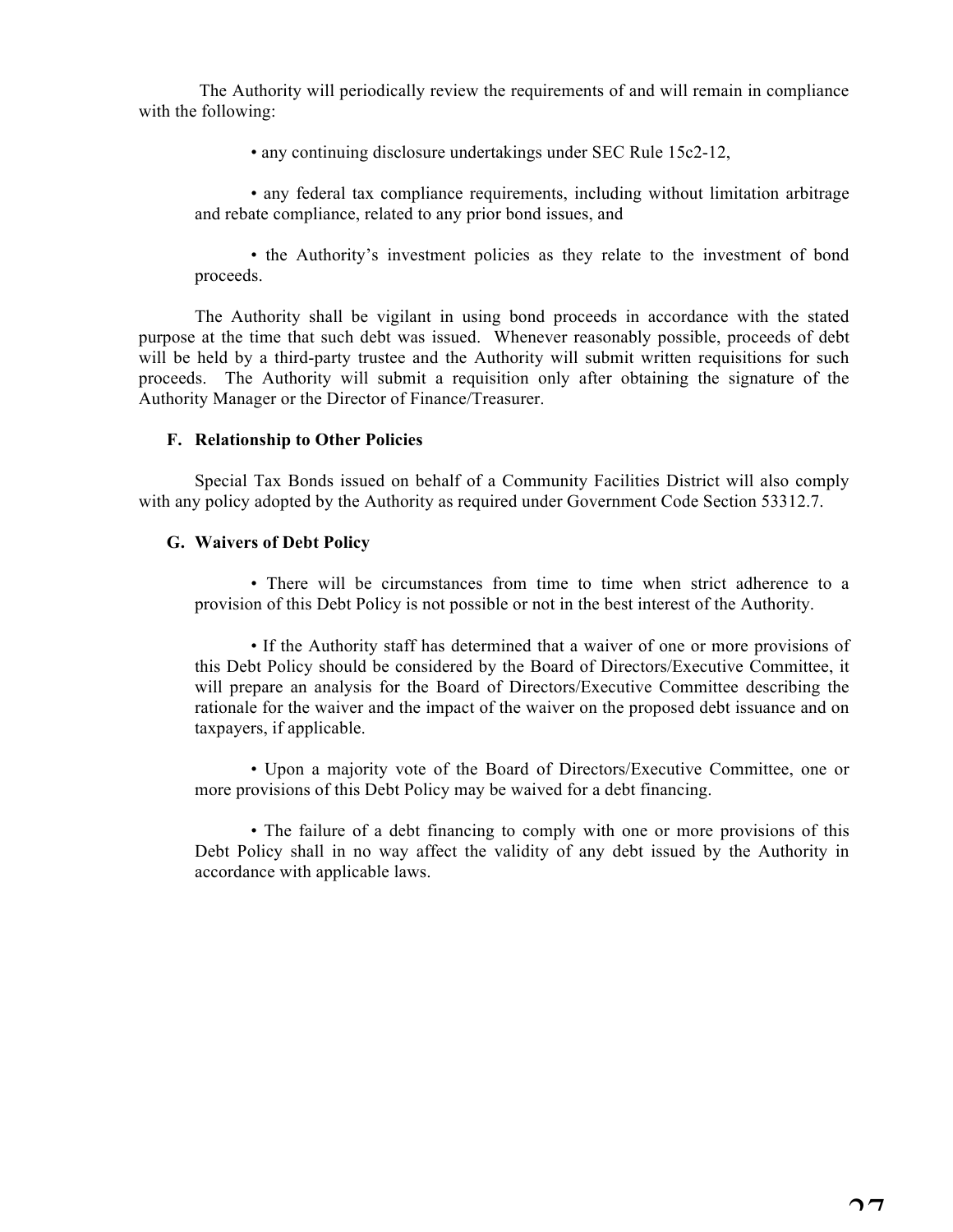# **RESOLUTION NO. 2017-2**

# A RESOLUTION OF THE BOARD OF DIRECTORS/EXECUTIVE COMMITTEE OF THE INDEPENDENT CITIES FINANCE AUTHORITY APPROVING A DEBT MANAGEMENT POLICY AND TAKING OTHER ACTIONS RELATED THERETO.

WHEREAS, the Independent Cities Finance Authority (the "Authority") is a joint powers authority duly organized and existing under the laws of the State of California, with the authority to issue bonds pursuant to the laws of the State of California;

WHEREAS, on September 12, 2016, the Governor of the State of California signed into law Senate Bill No. 1029 ("SB 1029");

WHEREAS, pursuant to California Government Code Section 8855, as amended by SB 1029, local governments are now mandated to adopt a debt management policy at least 30 days prior to issuance of any debt after January 21, 2017;

WHEREAS, the Board of Directors/Executive Committee of the Authority has been presented with a Debt Management Policy and attached to this Resolution as Exhibit "A" and now wishes to adopt said Debt Management Policy; and

WHEREAS, the Debt Management Policy presented to Council conforms to the requirements of Government Code 8855 and represents the goals and policies of the Authority;

NOW, THEREFORE, BE IT RESOLVED, DETERMINED AND ORDERED BY THE BOARD OF DIRECTORS/EXECUTIVE COMMITTEE OF THE INDEPENDENT CITIES FINANCE AUTHORITY AS FOLLOWS:

SECTION 1. Recitals. The Recitals set forth above are true and correct, and by this reference incorporated herein.

SECTION 2. Approval. The Debt Management Policy attached hereto as Exhibit "A" is hereby adopted.

SECTION 3. Effective Date. This Resolution shall take effect immediately upon its adoption by the Authority and the Secretary/Executive Director shall certify to the adoption of the same.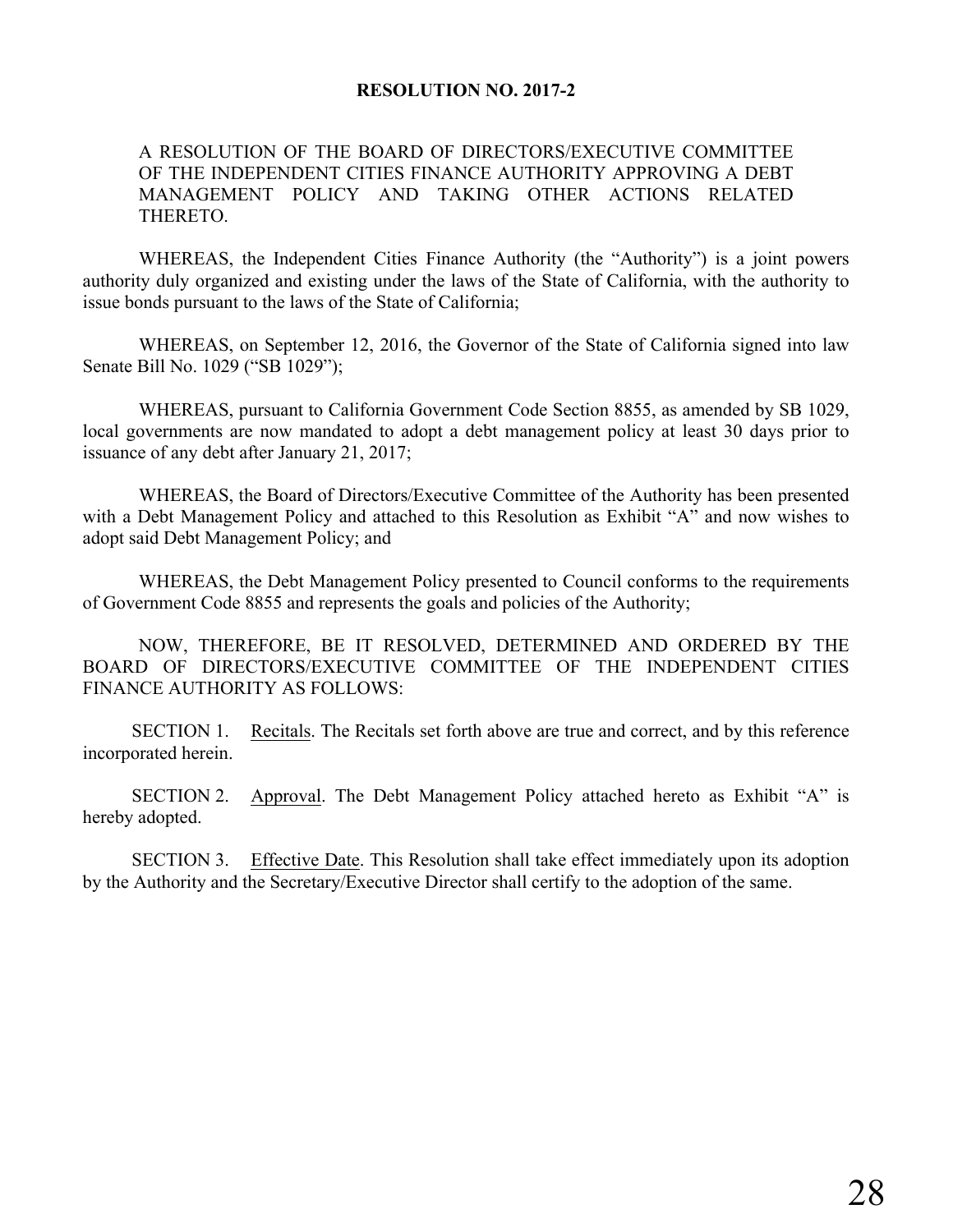# PASSED, APPROVED, AND ADOPTED BY THE INDEPENDENT CITIES FINANCE AUTHORITY THIS 15TH DAY OF NOVEMBER, 2017.

President

 $\mathcal{L}_\text{max}$ 

Secretary/Executive Director

 $\mathcal{L}_\text{max}$ 

I, Deborah Smith, Secretary and Executive Director of the Independent Cities Finance Authority, do hereby certify that the foregoing Resolution was duly adopted by the Board of Directors/Executive Committee of said Authority at the meeting of the Board of Directors/Executive Committee of said Authority held on the 15th day of November, 2017, and that the same was passed and adopted by the following vote:

AYES:

NOES:

ABSENT:

ABSTAIN:

Deborah Smith, Secretary and Executive Director of the Independent Cities Finance Authority

\_\_\_\_\_\_\_\_\_\_\_\_\_\_\_\_\_\_\_\_\_\_\_\_\_\_\_\_\_\_\_\_\_\_\_\_\_\_\_\_\_\_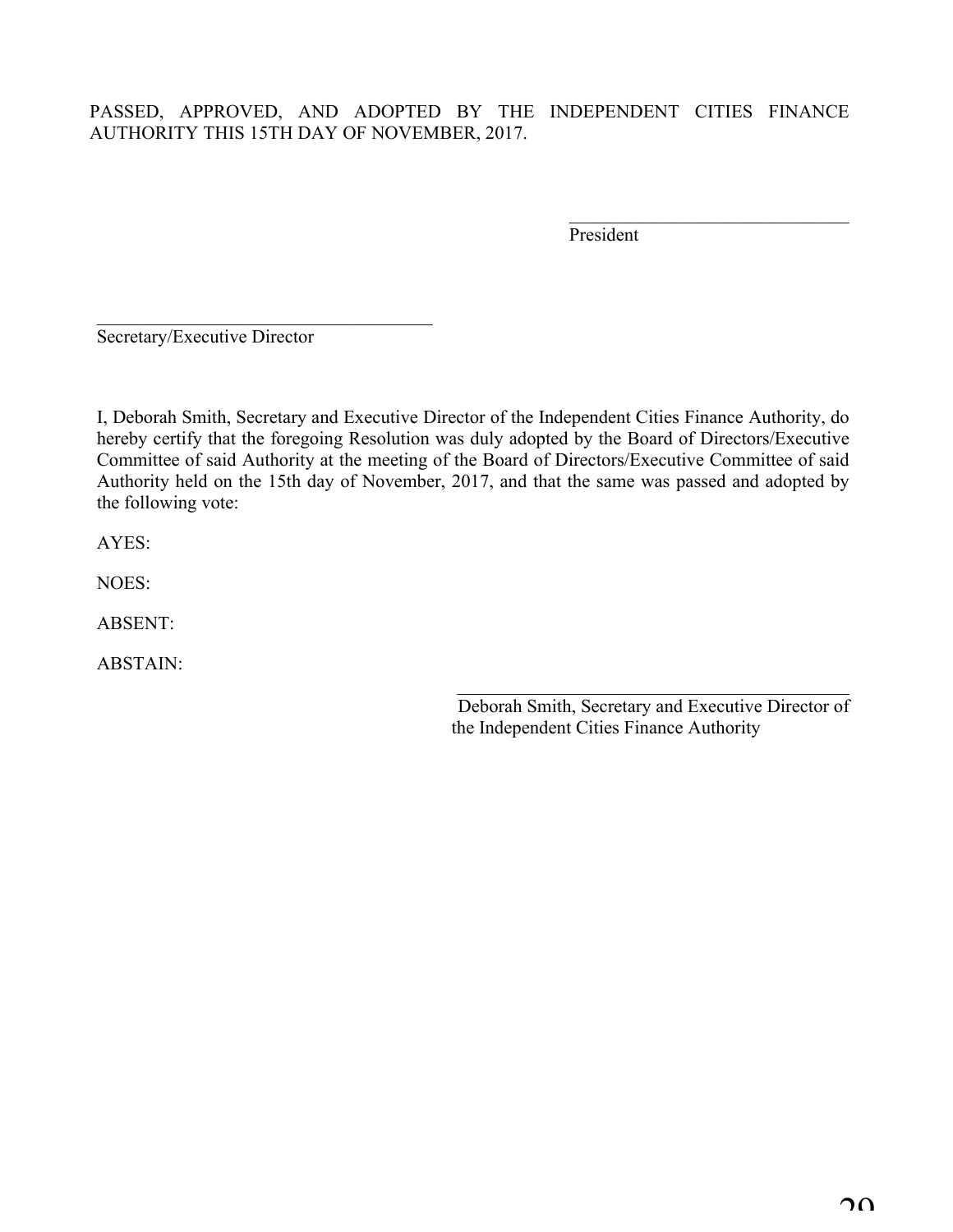Exhibit "A"

Debt Management Policy

[See Attached]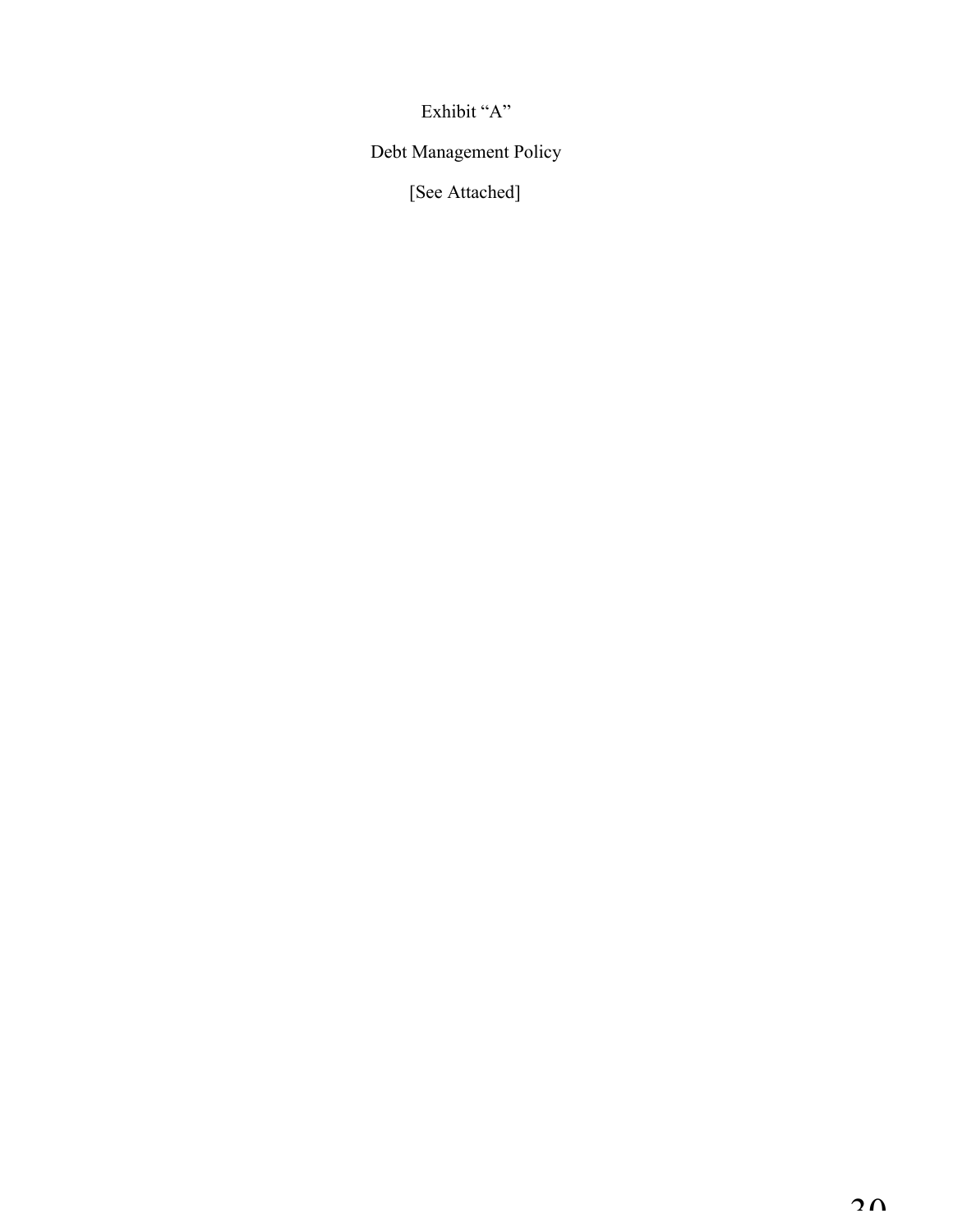### **RESOLUTION NO. 2017-3**

A RESOLUTION OF THE BOARD OF DIRECTORS/EXECUTIVE COMMITTEE OF THE INDEPENDENT CITIES FINANCE AUTHORITY AUTHORIZING THE ISSUANCE IN ONE OR MORE SERIES OF ITS NOT TO EXCEED \$24,500,000 AGGREGATE PRINCIPAL AMOUNT OF INDEPENDENT CITIES FINANCE AUTHORITY MOBILE HOME PARK REVENUE REFUNDING BONDS (WESTLAKE AND MILLBROOK MOBILEHOME PARKS) SERIES 2017A AND MOBILE HOME PARK SUBORDINATE REVENUE REFUNDING BONDS (WESTLAKE AND MILLBROOK MOBILEHOME PARKS) SERIES 2017B, AND APPROVING CERTAIN DOCUMENTS AND AUTHORIZING CERTAIN ACTIONS IN CONNECTION THEREWITH.

WHEREAS, the Independent Cities Finance Authority, a joint powers authority duly organized and existing under the laws of the State of California (the "Authority"), is authorized to issue bonds pursuant to Chapter 8 of Part 5 of Division 31 of the Health and Safety Code of the State of California (the "Act") to finance the acquisition of mobile home parks by nonprofit organizations within the jurisdiction of the Authority; and

WHEREAS, the Authority previously issued its Mobile Home Park Revenue Refunding Bonds (Westlake Mobilehome Park) Series 2007A (the "Prior Westlake Bonds") pursuant to an Indenture of Trust, dated as of April 1, 2007 (the "Prior Westlake Indenture"), between the Authority and MUFG Union Bank, N.A. (formerly known as Union Bank of California, N.A.), in such capacity (the "Prior Westlake Trustee"), and loaned the proceeds of the Prior Westlake Bonds (the "Prior Westlake Loan") to Millennium Housing of California, a California nonprofit public benefit corporation (the "Borrower"), in order to provide financing with respect to the acquisition and improvement of a mobile home park with approximately 330 spaces known as Westlake Mobilehome Park (the "Westlake Project") located at 2706 W. Ashlan Ave. in Fresno, California (the "City"); and

WHEREAS, the Authority previously issued its Mobile Home Park Revenue Bonds (Millbrook Mobile Home Village) Series 2013A (the "Prior Millbrook Series A Bonds") and its Mobile Home Park Subordinate Revenue Bonds (Millbrook Mobile Home Village) Series 2013B (the "Prior Millbrook Series B Bonds") and together, the "Prior Millbrook Bonds" and, collectively with the Prior Westlake Bonds, the "Prior Bonds") pursuant to an Indenture of Trust, dated as of January 1, 2013 (the "Prior Millbrook Indenture" and, together with the Prior Westlake Indenture, the "Prior Indentures"), between the Authority and MUFG Union Bank, N.A. (formerly known as Union Bank, N.A.), in such capacity (the "Prior Millbrook Trustee" and, together with the Prior Westlake Trustee, the "Prior Trustees"), and loaned the proceeds of the Prior Millbrook Bonds (the "Prior Millbrook Loan" and, together with the Prior Westlake Loan, the "Prior Loans") to COACH of San Diego, Inc., a California nonprofit public benefit corporation (the "Prior Millbrook Borrower"), in order to provide financing with respect to the acquisition and improvement of a mobile home park with approximately 94 spaces known as Millbrook Mobile Home Village (the "Millbrook Project" and, together with the Westlake Project, the "Projects") located at 3404 N. Millbrook Ave. in the City; and

WHEREAS, the Borrower has requested that the Authority issue and sell one or more series of its revenue refunding bonds for the purpose of refinancing the Prior Loans, refunding the Prior Bonds and financing certain improvements to the Projects; and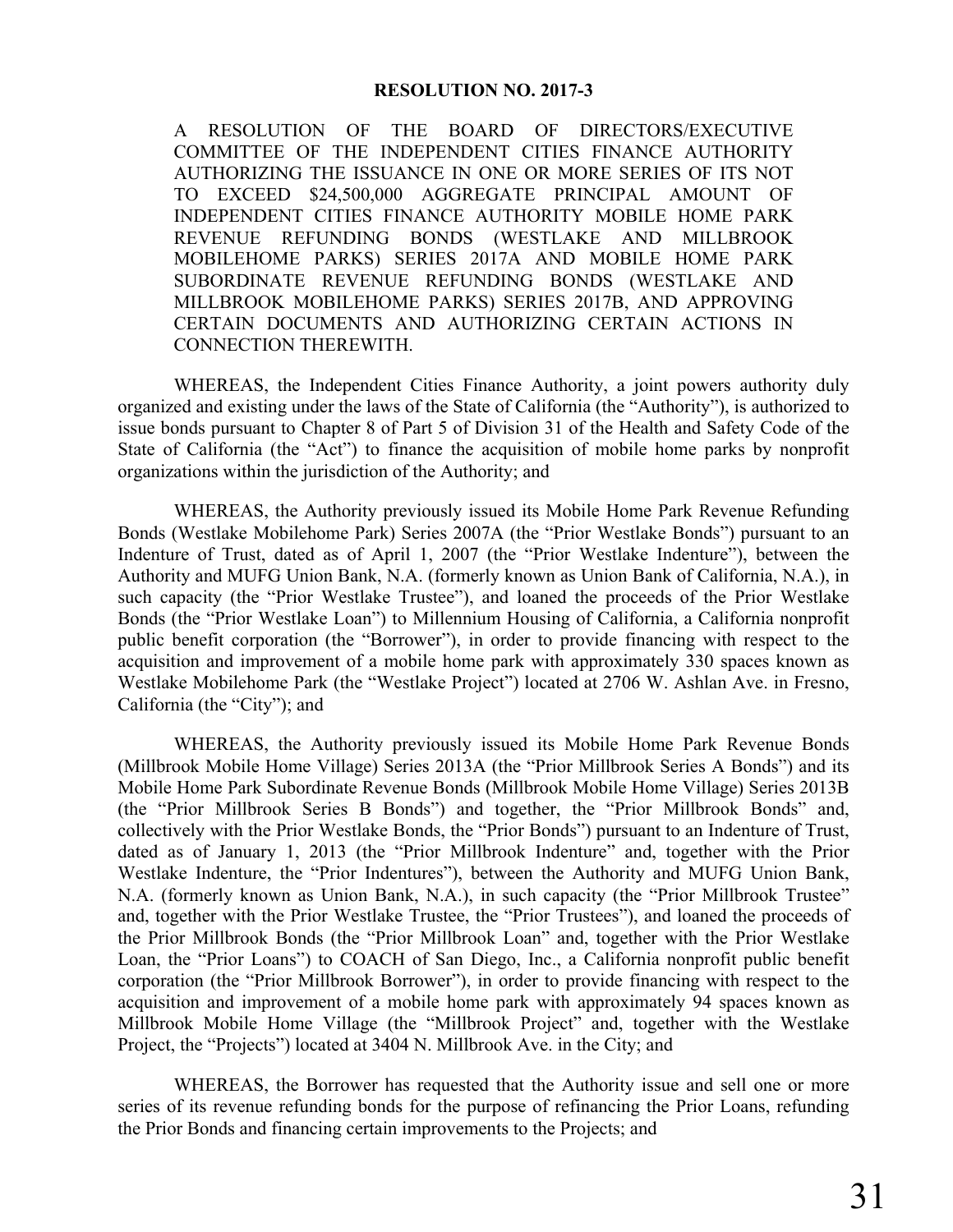WHEREAS, the Borrower is qualified as an exempt organization under Section  $501(c)(3)$ of the Internal Revenue Code of 1986, as amended (the "Code"), and the operation of the Projects by the Borrower will further its purpose to encourage, preserve, rehabilitate, develop, operate, and maintain decent, safe, sanitary and affordable housing for low income and disadvantaged persons in the State of California; and

WHEREAS, the operation of the Projects by the Borrower will lessen the governmental burden of the City by preserving affordable housing within the City and is in the public interest; and

WHEREAS, pursuant to the Act, the Authority proposes to issue its Mobile Home Park Revenue Refunding Bonds (Westlake and Millbrook Mobilehome Parks) Series 2017A in a principal amount not to exceed \$19,800,000 (the "Series A Bonds") and its Mobile Home Park Subordinate Revenue Refunding Bonds (Westlake and Millbrook Mobilehome Parks) Series 2017B in a principal amount not to exceed \$4,700,000 (the "Series B Bonds" and, together with the Series A Bonds, the "Bonds") and to loan the proceeds of such Bonds to the Borrower in order to acquire the Millbrook Project, refinance the Prior Loans, refund the Prior Bonds, to finance certain improvements to the Projects and to pay certain costs incurred in connection with the issuance of the Bonds; and

WHEREAS, there has been presented to the Board of Directors/Executive Committee at this meeting proposed forms of an Indenture of Trust, a Loan Agreement, a Regulatory Agreement and Declaration of Restrictive Covenants for each Project, an Administration and Oversight Agreement, a Preliminary Official Statement relating to the Series A Bonds, a Purchase Contract among the Authority, the Borrower and Newcomb Williams Financial Group, securities offered through Stinson Securities, LLC (the "Underwriter") pursuant to which the Series A Bonds will be purchased by the Underwriter for sale to the public, and a Bond Placement Agreement among the Eugene W.K. Hsu and Shirley N.A. Hsu Revocable Trust, dated September 1, 1995 (the "Series B Bonds Purchaser"), the Borrower and the Authority pursuant to which the Series B Bonds will be placed with the Series B Bonds Purchaser in exchange for an equal principal amount of the Prior Millbrook Series B Bonds; and

WHEREAS, as required by Section 147(f) of the Code, the City Council of the City has conducted a duly noticed public hearing with respect to the proposed issuance of the Bonds and financing of the Projects by the Authority, such notice having been published in a newspaper of general circulation in the City, and as the applicable elected representatives of the City, the City Council has approved the issuance of the Bonds; and

WHEREAS, all acts, conditions and things required by the laws of the State of California to exist, to have happened and to have been performed precedent to and in connection with the issuance of the Bonds exist or will exist, have happened or will happen and have been or will be performed in due time, form and manner as required by law, and the Authority is now duly authorized and empowered, pursuant to each and every requirement of law, to issue the Bonds for the purposes, in the manner and upon the terms herein provided.

NOW, THEREFORE, BE IT RESOLVED, DETERMINED AND ORDERED BY THE BOARD OF DIRECTORS/EXECUTIVE COMMITTEE OF THE INDEPENDENT CITIES FINANCE AUTHORITY AS FOLLOWS:

SECTION 1. Recitals. The above recitals, and each of them, are true and correct.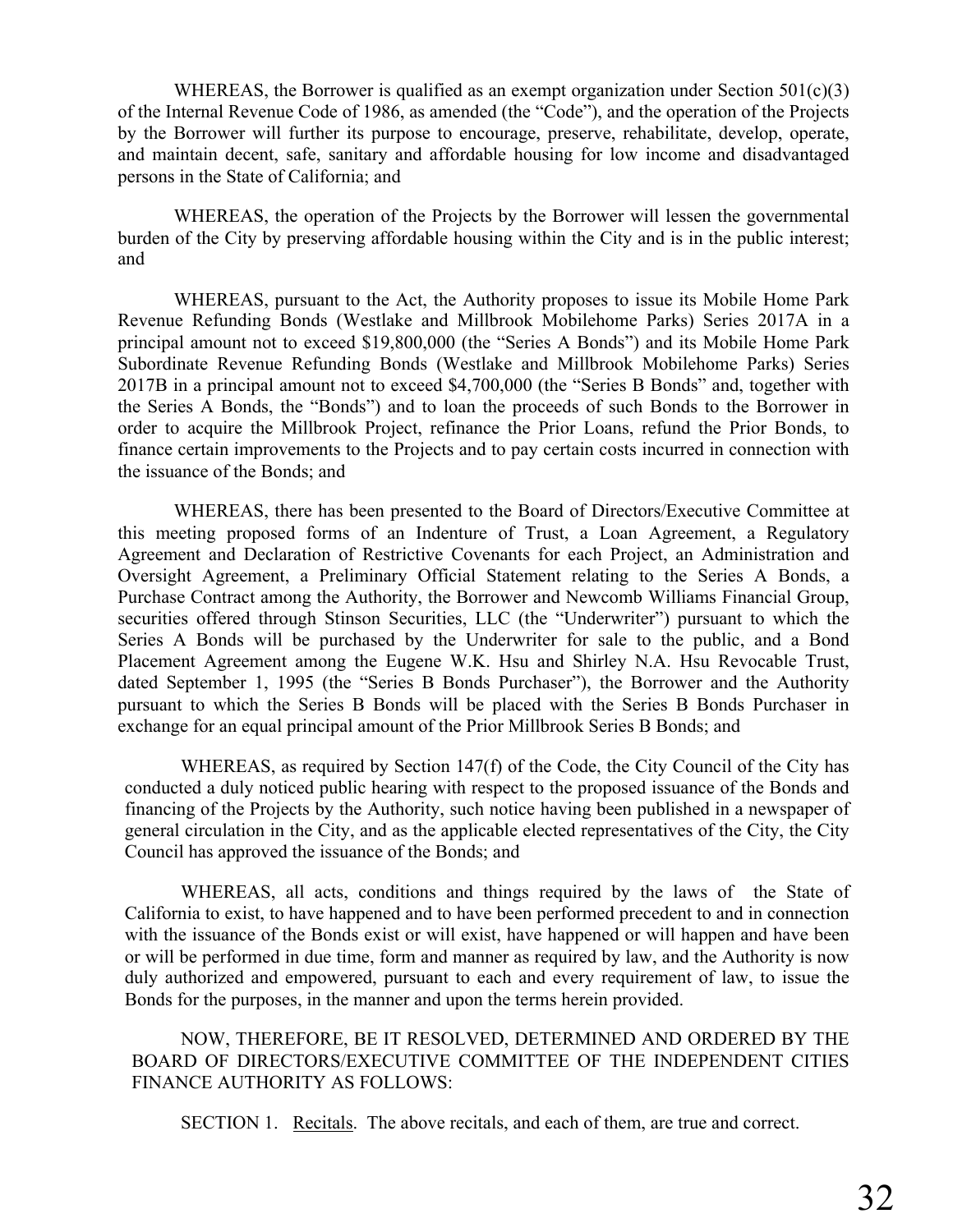SECTION 2. Appointment of Trustee. MUFG Union Bank, N.A. is hereby appointed as the initial trustee (the "Trustee") under the Indenture of Trust (the "Indenture") relating to the Bonds, with the duties and powers of such Trustee as are set forth in the Indenture.

SECTION 3. Indenture. The Indenture authorizing the issuance of the Bonds, between the Authority and the Trustee, in the form presented at this meeting, is hereby approved and the President, Vice President or Executive Director (each, an "Authorized Officer"), each acting alone, are hereby authorized and directed, for and in the name and on behalf of the Authority, to execute and deliver the Indenture in substantially the form hereby approved together with such additions or changes as the officer executing the same, upon consultation with the Authority counsel or bond counsel, may approve, such approval to be conclusively evidenced by the execution and delivery thereof by the Authority.

SECTION 4. Form of Bonds. The forms of the Bonds, as set forth in the Indenture, are hereby approved and the President or Vice President and the Secretary are hereby authorized and directed to execute by manual or facsimile signature, for and in the name and on behalf of the Authority, the Bonds in substantially the forms hereby approved together with such additions or changes as the officer executing the same, upon consultation with the Authority counsel or bond counsel, may approve, such approval to be conclusively evidenced by the execution and delivery thereof by the Authority, in either temporary and/or definitive form in the aggregate principal amounts and all in accordance with the terms and provisions of the Indenture.

SECTION 5. Loan Agreement. The Loan Agreement (the "Loan Agreement") by and among the Authority, the Trustee and the Borrower, whereby the proceeds of the Bonds are to be loaned to the Borrower for the purposes set forth therein, in the form presented at this meeting, is hereby approved and the Authorized Officers, each acting alone, are hereby authorized and directed, for and in the name and on behalf of the Authority, to execute and deliver the Loan Agreement in substantially the form hereby approved together with such additions or changes as the officer executing the same, upon consultation with the Authority counsel or bond counsel, may approve, such approval to be conclusively evidenced by the execution and delivery thereof by the Authority.

SECTION 6. Regulatory Agreements. The Regulatory Agreement and Declaration of Restrictive Covenants for the Westlake Project and the Regulatory Agreement and Declaration of Restrictive Covenants for the Millbrook Project, each by and among the Authority, the Trustee and the Borrower (together, the "Regulatory Agreements") in the forms presented at this meeting, are hereby approved and the Authorized Officers, each acting alone, are hereby authorized and directed, for and in the name and on behalf of the Authority, to execute and deliver the Regulatory Agreements with respect to the Projects in substantially the forms hereby approved together with such additions or changes therein as the officer executing the same, upon consultation with the Authority counsel or bond counsel, may approve, such approval to be conclusively evidenced by the execution and delivery thereof by the Authority.

SECTION 7. Official Statement. The Preliminary Official Statement relating to the Series A Bonds (the "Preliminary Official Statement") in the form presented at this meeting, is hereby approved for use in connection with the marketing of the Series A Bonds. The Executive Director is hereby authorized and directed to make changes to the form of the Preliminary Official Statement hereby approved, upon consultation with the Authority counsel or bond counsel, as necessary or desirable to reflect the terms of the financing and the documents with respect thereto.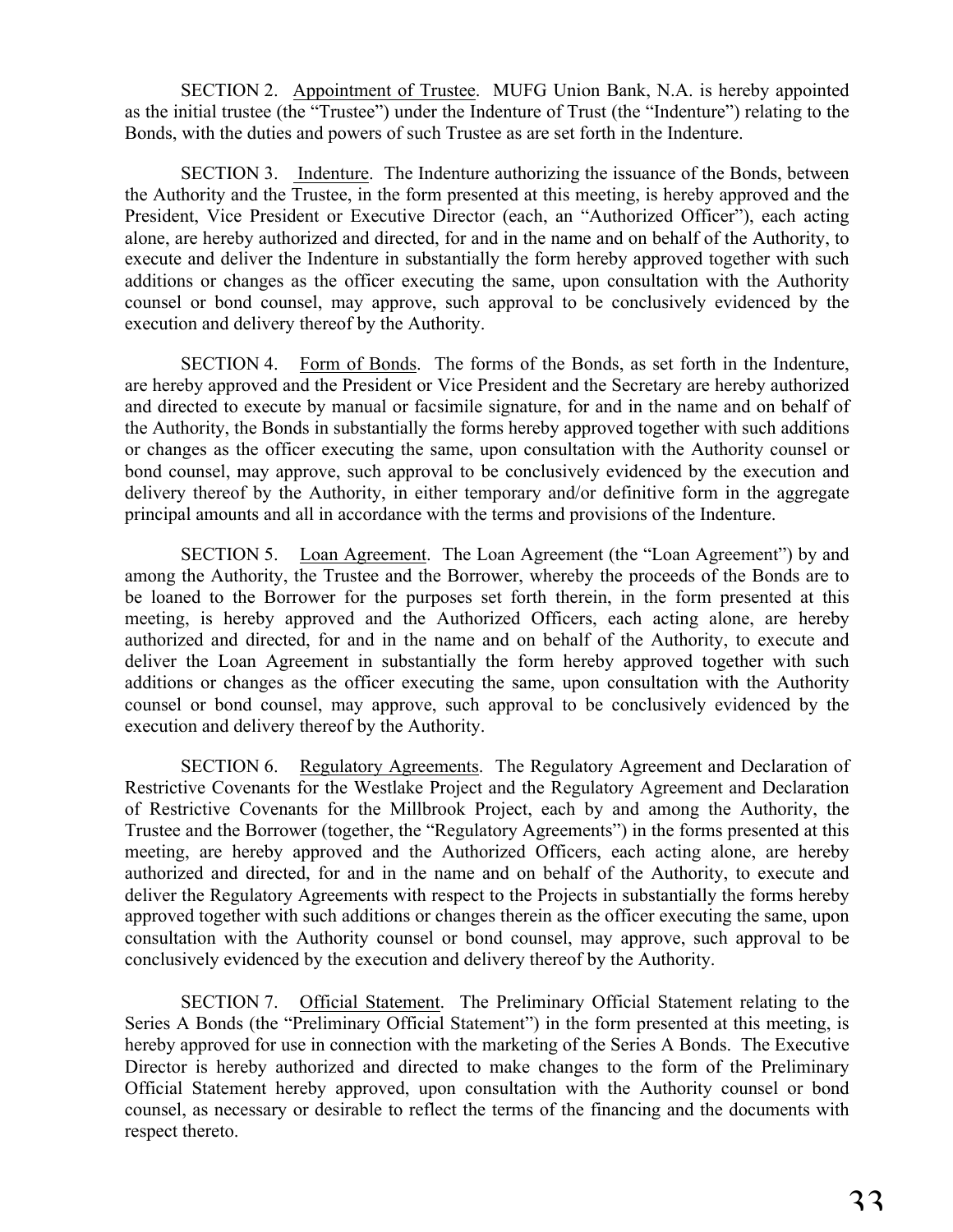The Preliminary Official Statement may be brought into the form of a final Official Statement which shall contain such changes or modifications thereto as may be deemed necessary or desirable by the Executive Director, upon consultation with the Authority counsel or bond counsel. The Authorized Officers, each acting alone, are hereby authorized and directed, for and in the name and on behalf of the Authority, to execute and deliver the final Official Statement. The Authorized Officers, each acting alone, are authorized and directed, on behalf of the Authority, to certify the Preliminary Official Statement as "deemed final" for purposes of Rule 15c2-12 under the Securities and Exchange Act of 1934, as amended ("Rule 15c2-12"), and to certify the Official Statement as "final" pursuant to Rule 15c2-12.

SECTION 8. Purchase Contract. The Purchase Contract with respect to the Series A Bonds among the Authority, the Borrower and the Underwriter, in the form presented at this meeting, is hereby approved. The Authorized Officers, each acting alone, are hereby authorized to execute the Purchase Contract in substantially said form, together with such additions or changes as the officer executing the same, upon consultation with the Authority counsel or bond counsel, may approve, such approval to be conclusively evidenced by the execution and delivery of the Purchase Contract by the Authority; provided that the principal amount, the net interest cost, the maturity date and the Underwriter's discount for the Series A Bonds do not exceed the following: (i) Maximum Principal Amount: \$19,800,000; (ii) Net Interest Cost: 5.00%; (iii) Maturity Date: December 1, 2057; and (iv) Underwriter's Discount or Fee: 2.00%.

SECTION 9. Bond Placement Agreement. The Bond Placement Agreement among the Authority, the Borrower and the Series B Bond Purchaser, in the form presented at this meeting, is hereby approved. The Authorized Officers, each acting alone, are hereby authorized to execute the Bond Placement Agreement in substantially said form, together with such additions or changes as the officer executing the same, upon consultation with the Authority counsel or bond counsel, may approve, such approval to be conclusively evidenced by the execution and delivery of the Bond Placement Agreement by the Authority; provided that the principal amount, the initial interest rate and the maturity date for the Series B Bonds do not exceed the following: (i) Maximum Principal Amount: \$4,700,000; (ii) Initial Interest Rate: 4.50% (the interest rate on the Series B Bonds shall increase from time to time as set forth in the Indenture); and (iii) Maturity Date: January 17, 2043.

SECTION 10. Administration Agreement. The Administration and Oversight Agreement (the "Administration Agreement") in the form presented at this meeting, by and among the Authority, the Borrower, and Wolf & Company Inc. (or such other entity as the Executive Director shall select) as Oversight Agent, is hereby approved and the Authorized Officers, each acting alone, are hereby authorized and directed, for and in the name and on behalf of the Authority, to execute the Administration Agreement in substantially the form hereby approved, together with such additions or changes as the officer executing the same, upon consultation with the Authority counsel or bond counsel, may approve, such approval to be conclusively evidenced by the execution and delivery thereof.

SECTION 11. Designation of Professionals. The law firm of Gilmore & Bell, P.C. is hereby designated as bond counsel and disclosure counsel to the Authority with respect to the Bonds. Newcomb Williams Financial Group, securities offered through Stinson Securities, LLC is hereby designated as underwriter for the Bonds. Wolf & Company Inc. is hereby designated as financial advisor to the Authority with respect to the Bonds. Best Best & Krieger, LLC shall serve as the issuer's counsel.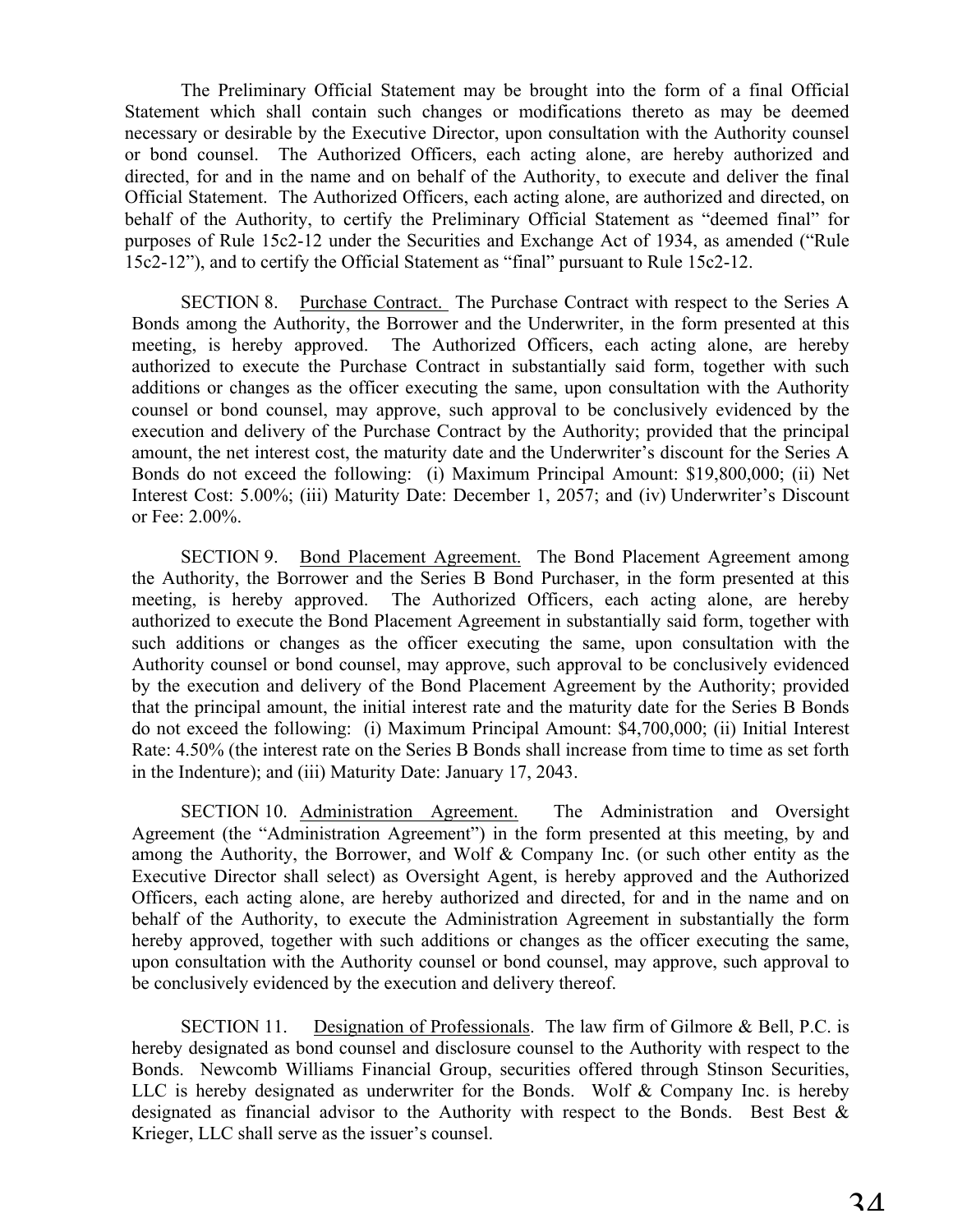SECTION 12. Ratification of Prior Acts. All actions previously taken (not inconsistent with the provisions of this resolution) by the Authority and by the officers of the Authority directed toward the issuance and sale of the Bonds are hereby ratified and approved.

SECTION 13. Other Acts. The President, Vice President, members of the Board of Directors/Executive Committee, Executive Director, Secretary, Treasurer, Authority counsel, and all other officers of the Authority are hereby authorized and directed, for and in the name and on behalf of the Authority, to do any and all things and take any and all actions, including without limitation, obtaining bond insurance and a rating for the Bonds, if either is deemed to be advisable upon consultation with the Authority's financial consultant and the Underwriter, and including execution and delivery of any and all assignments, certificates, requisitions, agreements, notices, consents, instruments of conveyance, warrants and other documents which they, or any of them, may deem necessary or advisable in order to consummate the transactions as described herein in connection with the issuance and sale of the Bonds or to otherwise effectuate the purposes of this Resolution.

SECTION 14. Limited Obligations. The Bonds, together with interest thereon, shall be limited obligations of the Authority, giving rise to no pecuniary liability of the Authority, any member of the Authority, the State of California or any political subdivision thereof, nor any charge against its general credit, and shall be payable solely from the Indenture trust estate. The Bonds shall not constitute an indebtedness or loan of the credit of the Authority, any member of the Authority or the State of California or any political subdivision thereof within the meaning of any constitutional or statutory provisions.

SECTION 15. Severability. If any provisions of this Resolution should be held invalid, the invalidity of such provision shall not affect the validity of any of the other provisions of this resolution.

SECTION 16. Effective Date. All resolutions of the Authority or parts thereof, inconsistent herewith, are hereby repealed to the extent only of such inconsistency. This Resolution shall take effect immediately upon adoption.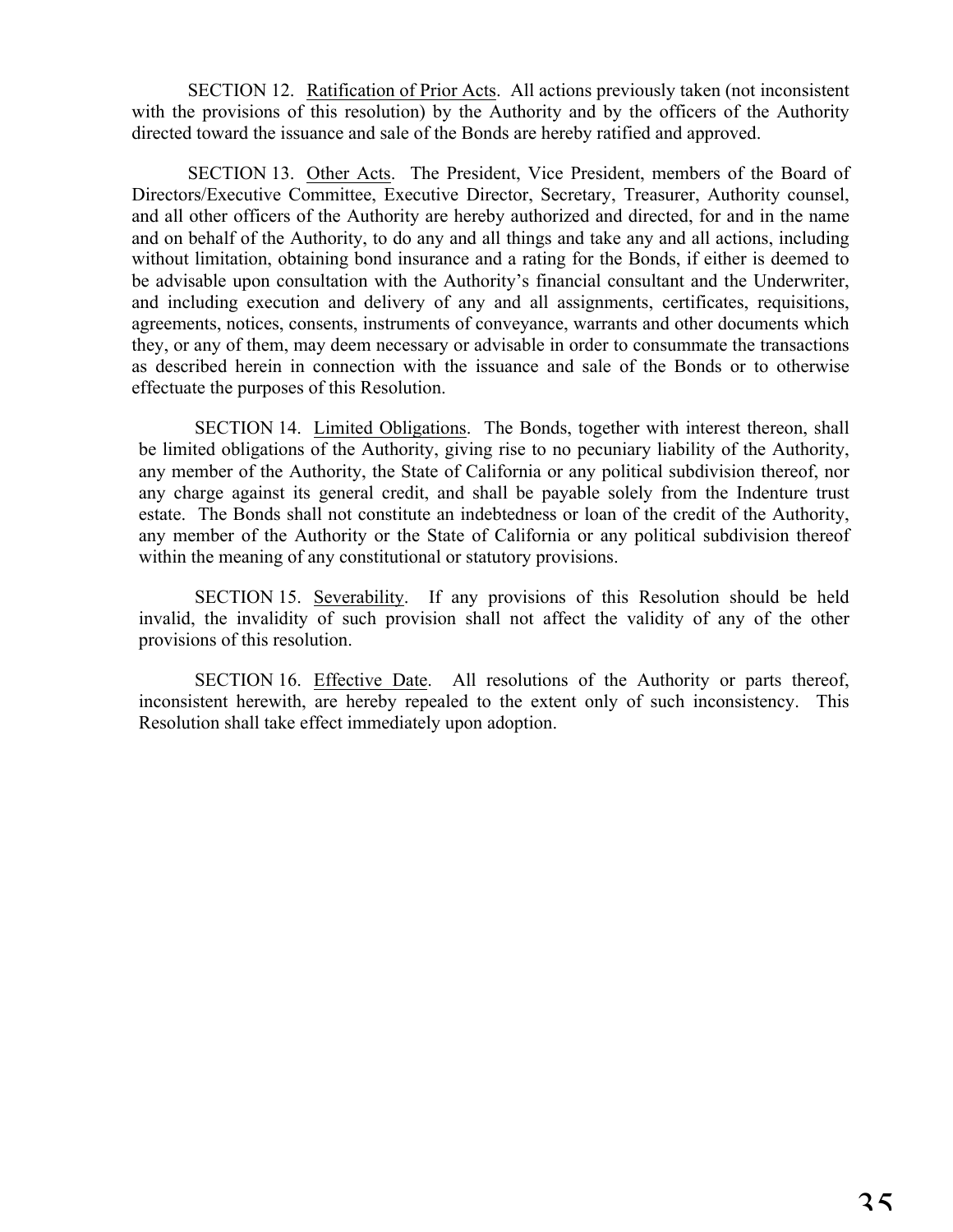# PASSED, APPROVED, AND ADOPTED BY THE INDEPENDENT CITIES FINANCE AUTHORITY THIS 15TH DAY OF NOVEMBER, 2017.

President

Secretary/Executive Director

 $\mathcal{L}_\text{max}$  , and the set of the set of the set of the set of the set of the set of the set of the set of the set of the set of the set of the set of the set of the set of the set of the set of the set of the set of the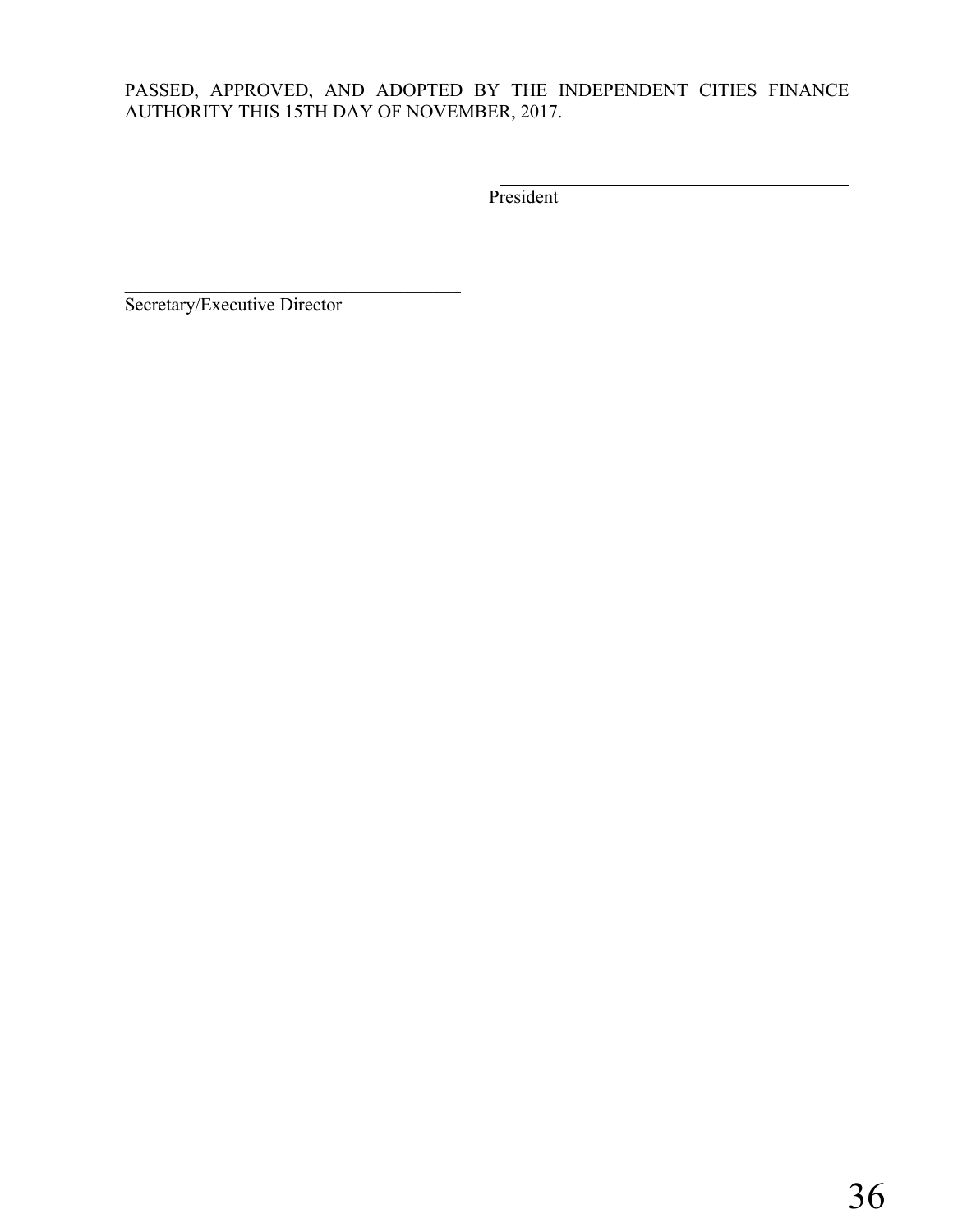I, Deborah Smith, Secretary and Executive Director of the Independent Cities Finance Authority, do hereby certify that the foregoing Resolution was duly adopted by the Board of Directors/Executive Committee of said Authority at the meeting of the Board of Directors/Executive Committee of said Authority held on the 15th day of November, 2017, and that the same was passed and adopted by the following vote:

AYES:

NOES:

ABSENT:

ABSTAIN:

Deborah Smith, Secretary and Executive Director of the Independent Cities Finance Authority

 $\mathcal{L}_\text{max}$  and  $\mathcal{L}_\text{max}$  and  $\mathcal{L}_\text{max}$  and  $\mathcal{L}_\text{max}$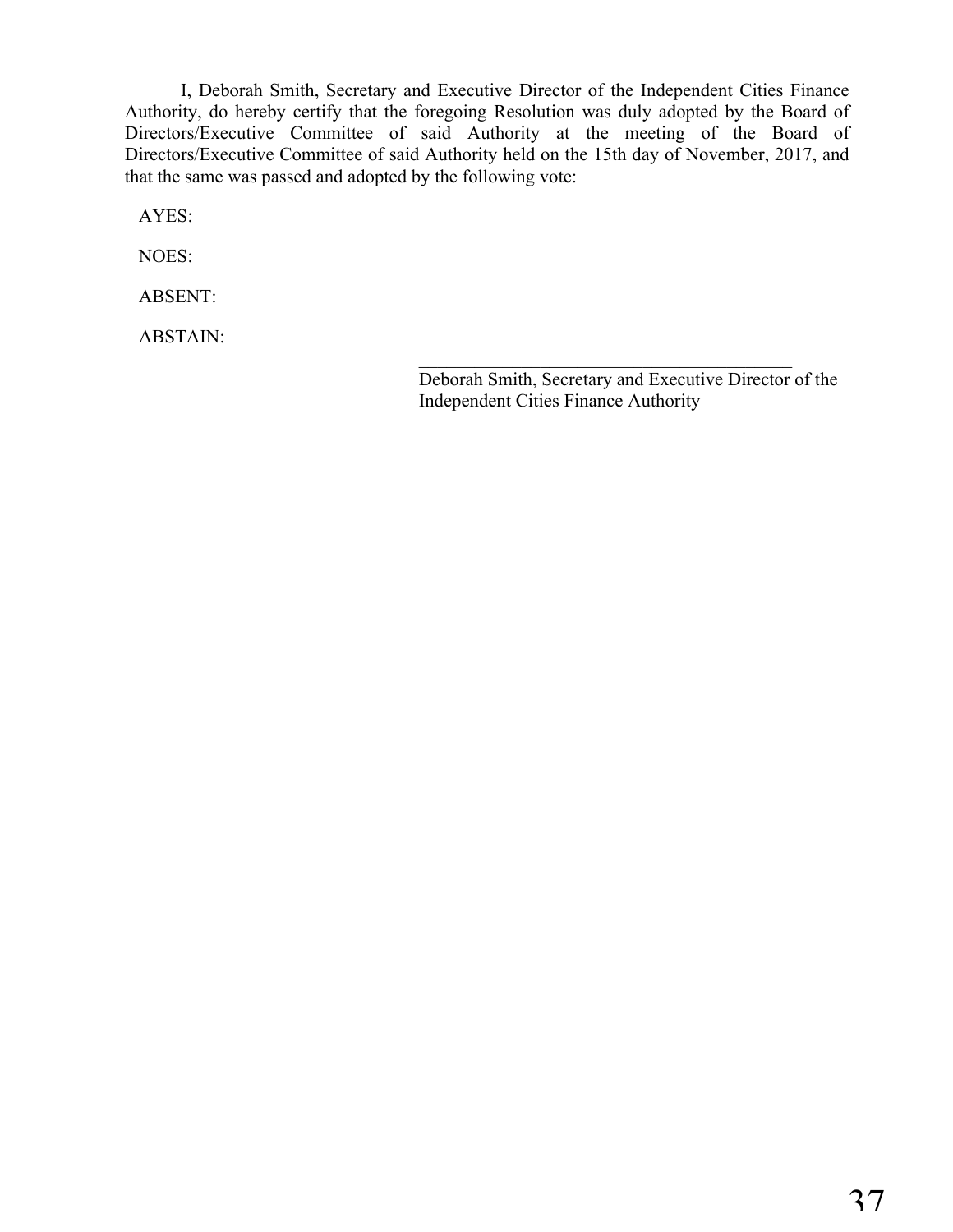# **INDEPENDENT CITIES FINANCE AUTHORITY 2017-18 FY BUDGET**

| <b>PURPOSE</b>                                                               | 2016-17<br><b>ESTIMATED</b> | 2016-17<br><b>ACTUAL</b> | 2017-18<br><b>ESTIMATED</b> |  |
|------------------------------------------------------------------------------|-----------------------------|--------------------------|-----------------------------|--|
| <b>RECEIPTS</b>                                                              |                             |                          |                             |  |
| Manufactured home community financings and other<br>financings (at issuance) | \$50,000                    | \$12,500                 | \$50,000                    |  |
| Manufactured home community financings and other<br>financings (annual fees) | 335,000                     | 350,000                  | 360,000                     |  |
| <b>Audit fees</b>                                                            | 35,000                      | 20,000                   | 25,000                      |  |
| Home Ownership Lease Purchase Initiative program<br>fees (at issuance)       | 80,000                      | $-0-$                    | $-0-$                       |  |
| Home Ownership Lease Purchase Initiative program<br>fees (annual)            | $-0-$                       | $-0-$                    | $-0-$                       |  |
| <b>MASH Program</b>                                                          | 3,000                       | 3,000                    | 4,000                       |  |
| <b>TOTAL RECEIPTS</b>                                                        | \$503,000                   | \$385,000                | \$439,000                   |  |
| <b>EXPENDITURES</b>                                                          |                             |                          |                             |  |
| <b>Board Member Stipends</b>                                                 | 10,000<br>\$                | 2,000<br>\$              | \$<br>5,000                 |  |
| <b>Staff Services</b>                                                        | 250,000                     | 225,000                  | 225,000                     |  |
| <b>Office Rental/Expenses</b>                                                | 15,000                      | 11,200                   | $-0-$                       |  |
| <b>Legal Services</b>                                                        | 50,000                      | 64,000                   | 60,000                      |  |
| <b>Audit Services</b>                                                        | 40,000                      | 30,000                   | 35,000                      |  |
| Legislative Advocacy                                                         | $-0-$                       | $-0-$                    | $-0-$                       |  |
| <b>Community Outreach Program</b>                                            | 52,500                      | 27,500                   | 52,500                      |  |
| <b>Public Relations/Marketing</b>                                            | 30,000                      | 15,000                   | 25,000                      |  |
| Sponsorships/Conferences                                                     | 10,000                      | 5,000                    | 10,000                      |  |
| <b>ICFA Educational Seminars</b>                                             | 5,000                       | $-0-$                    | 10,000                      |  |
| Home Ownership Lease Purchase Initiative                                     | 20,000                      | $-0-$                    | -U-                         |  |
| CalHome Mortgage Assistance                                                  | 1,500                       | 1,200                    | 1,200                       |  |
| <b>MASH Program</b>                                                          | 2,000                       | $-0-$                    | $-0-$                       |  |
| <b>Program Reserves</b>                                                      | $-0-$                       | $-0-$                    | 15,300                      |  |
| <b>TOTAL EXPENDITURES</b>                                                    | \$486,000                   | \$380,900                | \$439,000                   |  |
| <b>BALANCE</b>                                                               | $-0-$                       | 4,600<br>\$              | -0-                         |  |